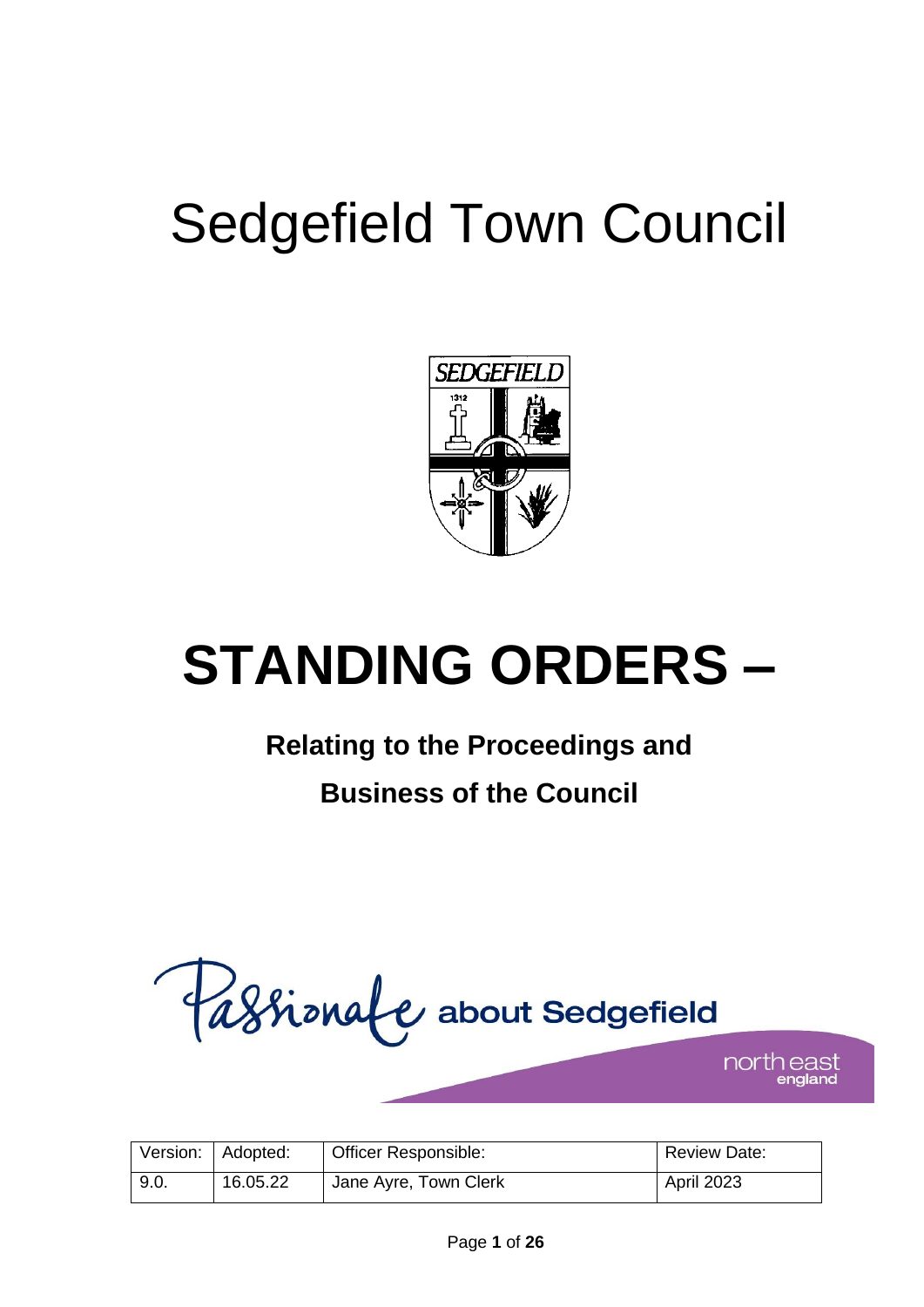# **SEDGEFIELD TOWN COUNCIL STANDING ORDERS**

# **INDEX**

| No. | Item:                                                                                   | Page No: |
|-----|-----------------------------------------------------------------------------------------|----------|
| 1.  | Rules of Debate at Meetings:                                                            | 4        |
| 2.  | <b>Disorderly Conduct at Meetings:</b>                                                  | 6        |
| 3.  | Meetings:                                                                               | 6        |
| 4.  | <b>Committees and Working Groups:</b>                                                   | 10       |
| 5.  | <b>Ordinary Council Meetings:</b>                                                       | 11       |
| 6.  | Extraordinary Meetings of the Council, Committees and Working Groups:                   | 13       |
| 7.  | <b>Previous Resolutions:</b>                                                            | 14       |
| 8.  | Voting on Appointments:                                                                 | 14       |
| 9.  | Motions For A Meeting That Require Written Notice To Be Given To The<br>Proper Officer: | 14       |
| 10. | Motions At A Meeting That Do Not Require Written Notice:                                | 15       |
| 11. | Management of Information:                                                              | 16       |
| 12. | <b>Draft Minutes:</b>                                                                   | 16       |
| 13. | Code Of Conduct And Dispensations:                                                      | 17       |
| 14. | Code of Conduct Complaints:                                                             | 18       |
| 15. | Proper Officer:                                                                         | 19       |

|      | Version:   Adopted: | Officer Responsible:  | <b>Review Date:</b> |
|------|---------------------|-----------------------|---------------------|
| 9.0. | 16.05.22            | Jane Ayre, Town Clerk | <b>April 2023</b>   |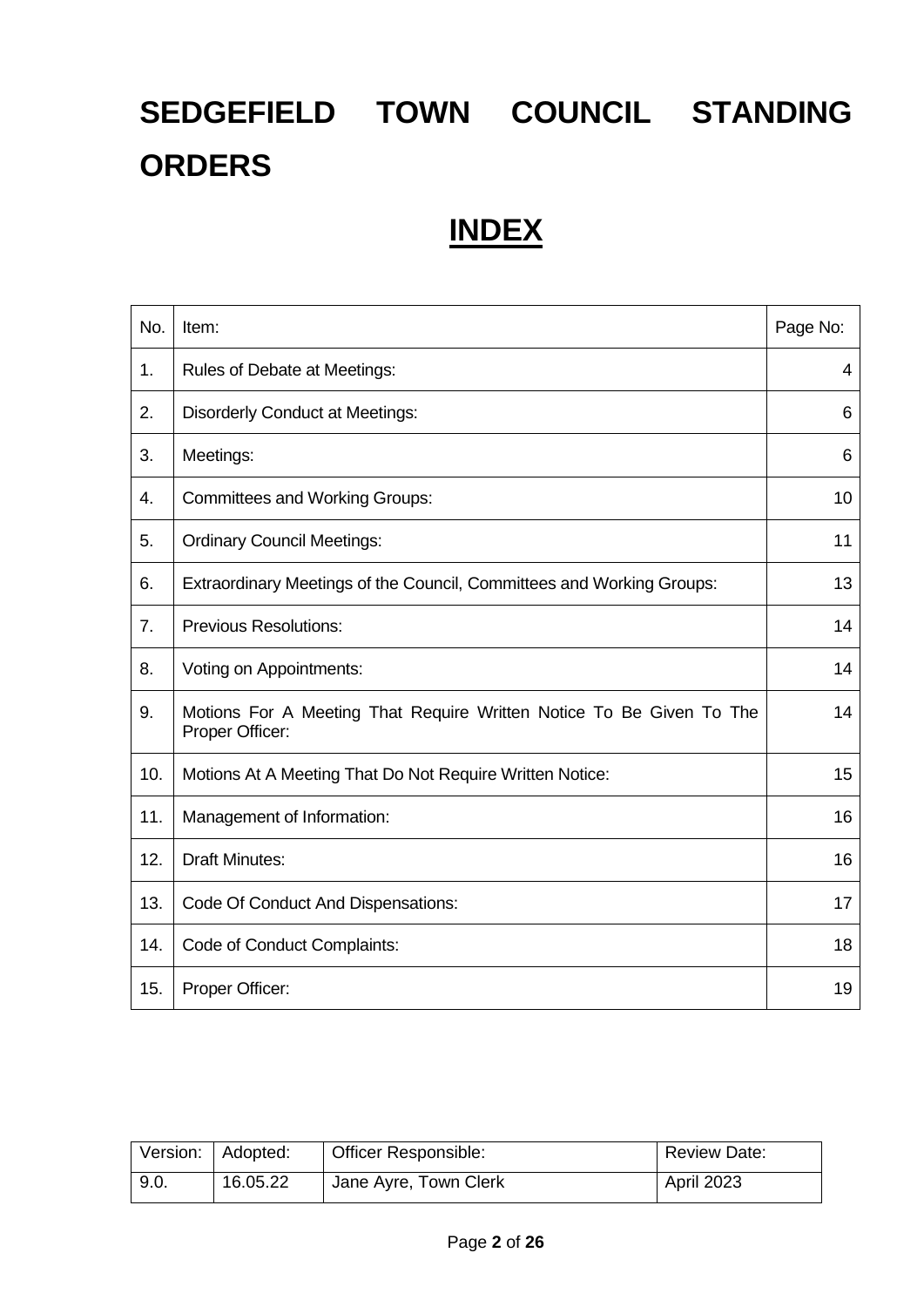| No. | Item:                                               | Page No: |
|-----|-----------------------------------------------------|----------|
| 16. | Responsible Financial Officer:                      | 20       |
| 17. | <b>Accounts And Accounting Statements:</b>          | 20       |
| 18. | <b>Financial Controls And Procurement:</b>          | 21       |
| 19. | <b>Handling Staff Matters:</b>                      | 23       |
| 20. | Responsibilities to Provide Information:            | 24       |
| 21. | Responsibilities Under Data Protection Legislation: | 24       |
| 22. | <b>Relations With The Press/Media:</b>              | 25       |
| 23. | <b>Execution And Sealing Of Legal Deed:</b>         | 25       |
| 24. | <b>Communicating With Unitary Councillors:</b>      | 25       |
| 25. | <b>Restrictions On Councillor Activities:</b>       | 25       |
| 26. | <b>Standing Orders:</b>                             | 26       |

|      | Version:   Adopted: | <b>Officer Responsible:</b> | Review Date:      |
|------|---------------------|-----------------------------|-------------------|
| 9.0. | 16.05.22            | Jane Ayre, Town Clerk       | <b>April 2023</b> |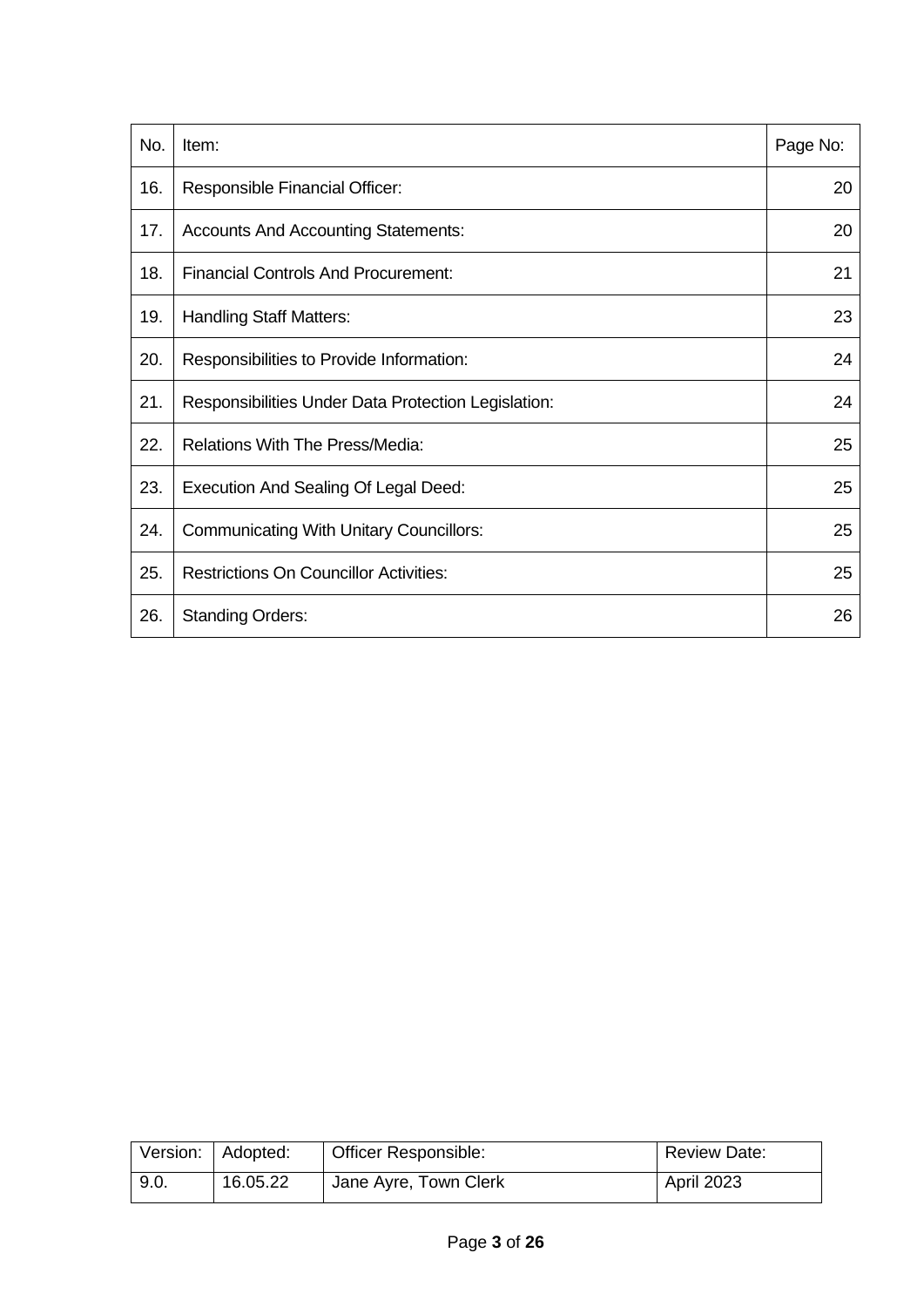**These Standing Orders were adopted by the Full Council on 16th May 2022 and will be reviewed in April 2023 in order that they can be presented for adoption at the Annual General Meeting of the Town Council in May 2023. Sedgefield Town Council has adopted these Standing Orders relating to the proceedings and business of the Council. The Clerk will continuously monitor changes in legislation or proper practices and shall advise the Council of any Requirement for a consequential amendment to these Standing Orders.** 

#### **1. RULES OF DEBATE AT MEETINGS:**

- a. Motions on the agenda shall be considered in the order that they appear unless the order is changed at the discretion of the Chair of the meeting.
- b. A motion (including an amendment) shall not be progressed unless it has been moved and seconded.
- c. A motion on the agenda that is not moved by its proposer may be treated by the Chair of the meeting as withdrawn.
- d. If a motion (including an amendment) has been seconded, it may be withdrawn by the proposer only with the consent of the seconder and the meeting.
- e. An amendment is a proposal to remove or add words to a motion. It shall not negate the motion.
- f. If an amendment to the original motion is carried, the original motion (as amended) becomes the substantive motion upon which further amendment(s) may be moved.
- g. An amendment shall not be considered unless early verbal notice of it is given at the meeting and, if requested by the Chair of the meeting, is expressed in writing to the Chair.
- h. A Councillor may move an amendment to his/her own motion if agreed by the meeting. If a motion has already been seconded, the amendment shall be with the consent of the seconder and the meeting.
- i. If there is more than one amendment to an original or substantive motion, the amendments shall be moved in the order directed by the Chair of the meeting.
- j. Subject to standing order 1 (k) below, only one amendment shall be moved and debated at a time, the order of which shall be directed by the Chair of the meeting.
- k. One or more amendments may be discussed together if the Chair of the meeting considers this expedient but each amendment shall be voted upon separately.

|      | Version: Adopted: | Officer Responsible:  | <b>Review Date:</b> |
|------|-------------------|-----------------------|---------------------|
| 9.0. | 16.05.22          | Jane Ayre, Town Clerk | <b>April 2023</b>   |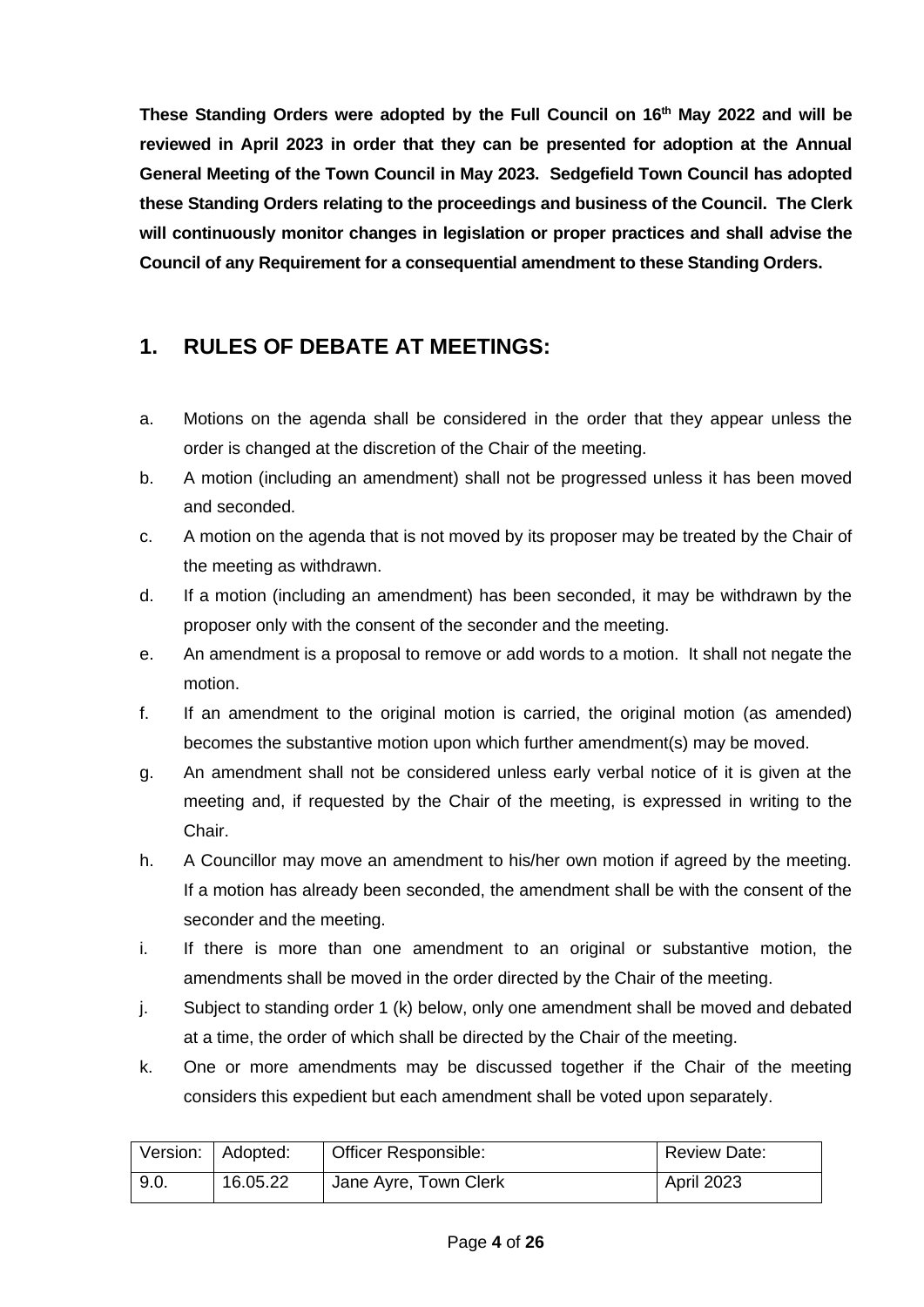- l. A Councillor may not move more than one amendment to an original or substantive motion.
- m. The mover of an amendment has no right of reply at the end of debate on it.
- n. Where a series of amendments to an original motion are carried, the mover of the original motion shall have a right of reply either at the end of debate of the first amendment or at the very end of debate on the final substantive motion immediately before it is put to the vote.
- o. Unless permitted by the Chair of the meeting, a Councillor may speak once in the debate on a motion except:
	- i. To speak on an amendment moved by another councillor;
	- ii. To move or speak on another amendment if the motion has been amended since s/he last spoke;
	- iii. To make a point of order;
	- iv. To give a personal explanation; or
	- v. In exercise of a right of reply.
- p. During the debate of a motion, a Councillor may interrupt only on a point of order or a personal explanation and the Councillor who was interrupted shall stop speaking. A Councillor raising a point of order shall identify the Standing Order which s/he considers has been breached or specify the other irregularity in the proceedings of the meeting s/he is concerned by.
- q. A point of order shall be decided by the Chair of the meeting and his/her decision shall be final.
- r. When a motion is under debate, no other motion shall be moved except:
	- i. To amend the motion;
	- ii. To proceed to the next business;
	- iii. To adjourn the debate;
	- iv. To put the motion to a vote;
	- v. To ask a person to be no longer heard or to leave the meeting;
	- vi. To refer a motion to a Committee or Working Group for consideration;
	- vii. To exclude the public and press;
	- viii. To adjourn the meeting; or
	- ix. To suspend particular standing order(s) excepting those which reflect mandatory statutory requirements.

|      | Version:   Adopted: | Officer Responsible:  | <b>Review Date:</b> |
|------|---------------------|-----------------------|---------------------|
| 9.0. | 16.05.22            | Jane Ayre, Town Clerk | April 2023          |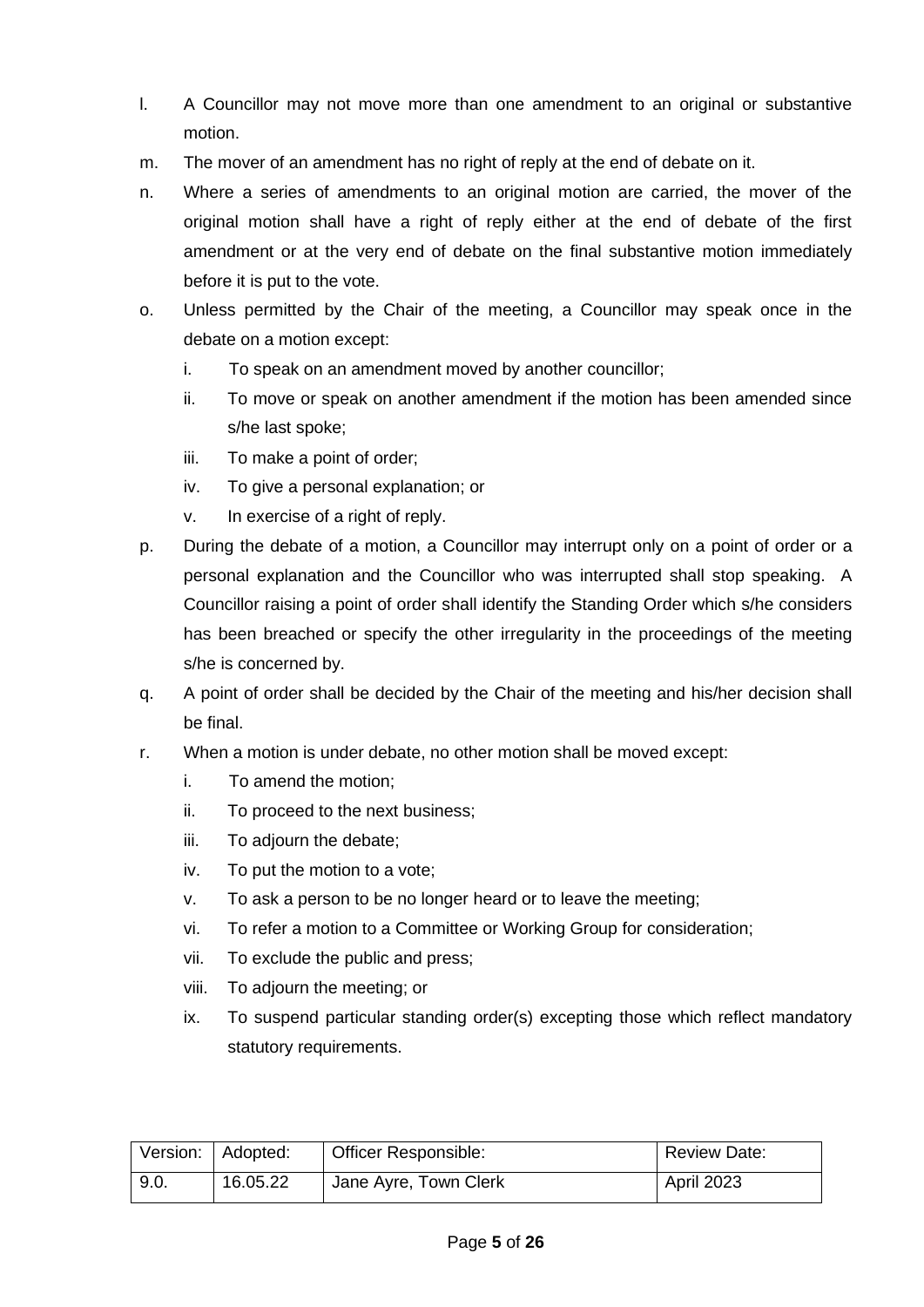- s. Before an original or substantive motion is put to the vote, the Chair of the meeting shall be satisfied that the motion has been sufficiently debated and that the mover of the motion under debate has exercised or waived his right of reply.
- t. Excluding motions moved understanding order 1(r) above, the contributions or speeches by a Councillor shall relate only to the motion under discussion and shall not exceed 10 minutes without the consent of the Chair of the meeting.

#### **2. DISORDERLY CONDUCT AT MEETINGS:**

- a. No person shall obstruct the transaction of business at a meeting or behave offensively or improperly. If this Standing Order is ignored, the Chair of the meeting shall request such person(s) to moderate or improve their conduct.
- b. If person(s) disregard the request of the Chair of the meeting to moderate or improve their conduct, any Councillor or the Chair of the meeting may move that the person be no longer heard or excluded from the meeting. The motion, if seconded, shall be put to the vote without discussion.
- c. If a resolution made under standing order 2(b) above is ignored, the Chair of the meeting may take further reasonable steps to restore order or to progress the meeting. This may include temporarily suspending or closing the meeting.

#### **3. MEETINGS**

Mandatory for Full Council meetings ■ Mandatory for Committee meetings Mandatory for Working Group meetings

- a **Meetings shall not take place in premises which at the time of the meeting are used for the supply of alcohol, unless no other premises are available free of charge or at a reasonable cost.**
- ♦ b **The minimum 3 clear days for notice of a meeting does not include the day on which notice was issued, the day of the meeting, a Sunday, a day of the Christmas break, a day of the Easter break or of a bank holiday or a day**

|      | Version:   Adopted: | <b>Officer Responsible:</b> | <b>Review Date:</b> |
|------|---------------------|-----------------------------|---------------------|
| 9.0. | 16.05.22            | Jane Ayre, Town Clerk       | April 2023          |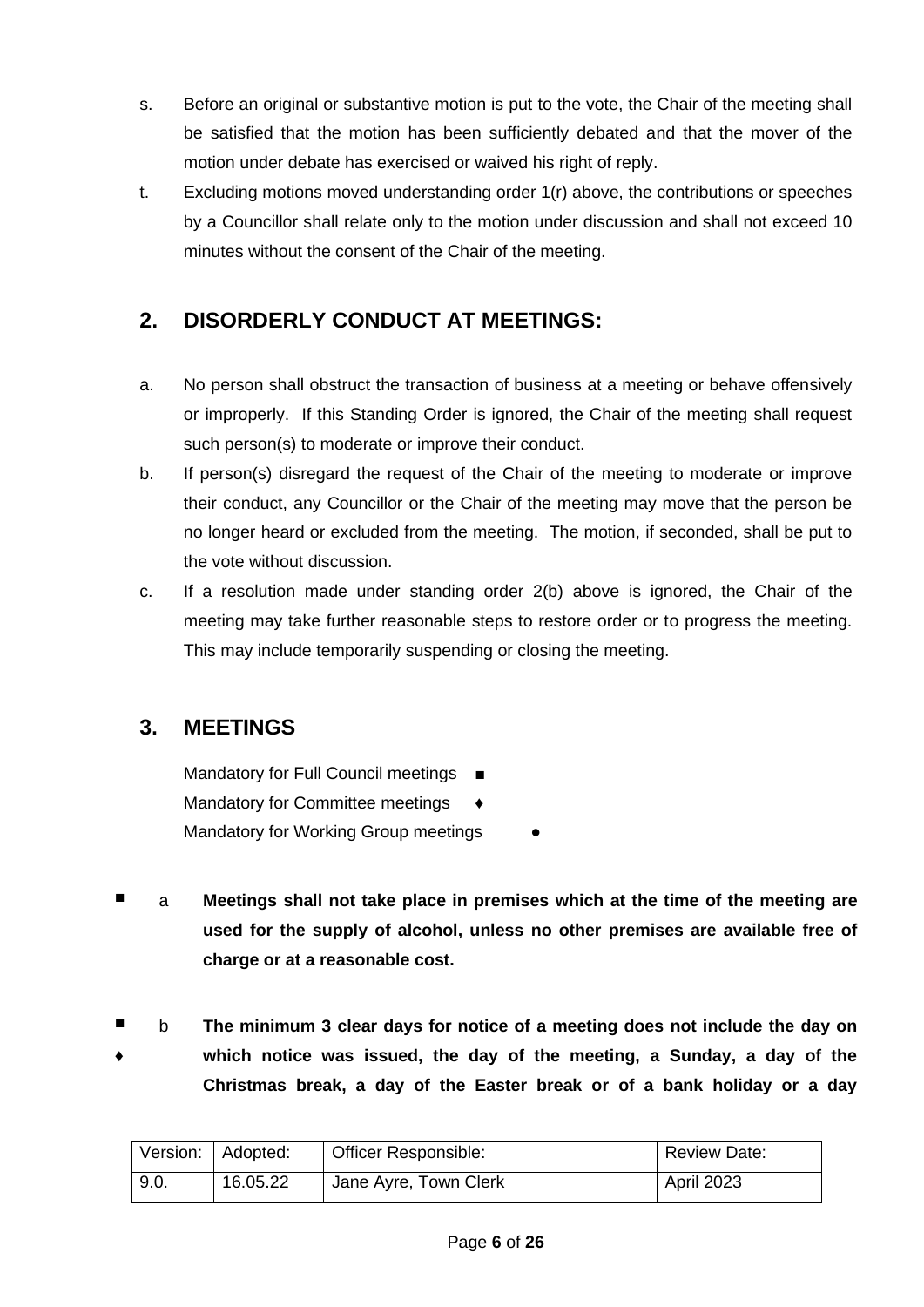#### **appointed for public thanksgiving or mourning.**

- ♦ c **Meetings shall be open to the public unless their presence is prejudicial to the public interest by reason of the confidential nature of the business to be transacted or for other special reasons. The public's exclusion from part or all of a meeting shall be by a resolution which shall give reasons for the public's exclusion.**
	- d Members of the public may make representations, answer questions and give evidence at a meeting which they are entitled to attend in respect of the business on the agenda.
	- e The period of time designated for public participation at a meeting in accordance with Standing Order 3(d) above shall not exceed 15 minutes unless directed by the Chair of the meeting.
	- f Subject to standing order 3(e) above, each member of the public shall not speak for more than 3 minutes.
	- g In accordance with Standing Order 1(d) above, a question shall not require a response at the meeting nor start a debate on the question. The Chair of the meeting may direct that a written or oral response be given.
	- h A person shall raise his/her hand when requesting to speak. The Chair of the meeting may at any time permit a person to be seated when speaking.
	- i A person who speaks at a meeting shall direct his/her comments to the Chair of the meeting.
	- j Only 1 person is permitted to speak at a time. If more than 1 person wishes to speak, the Chair shall direct the order of speaking.

|      | Version:   Adopted: | <b>Officer Responsible:</b> | Review Date: |
|------|---------------------|-----------------------------|--------------|
| 9.0. | 16.05.22            | Jane Ayre, Town Clerk       | April 2023   |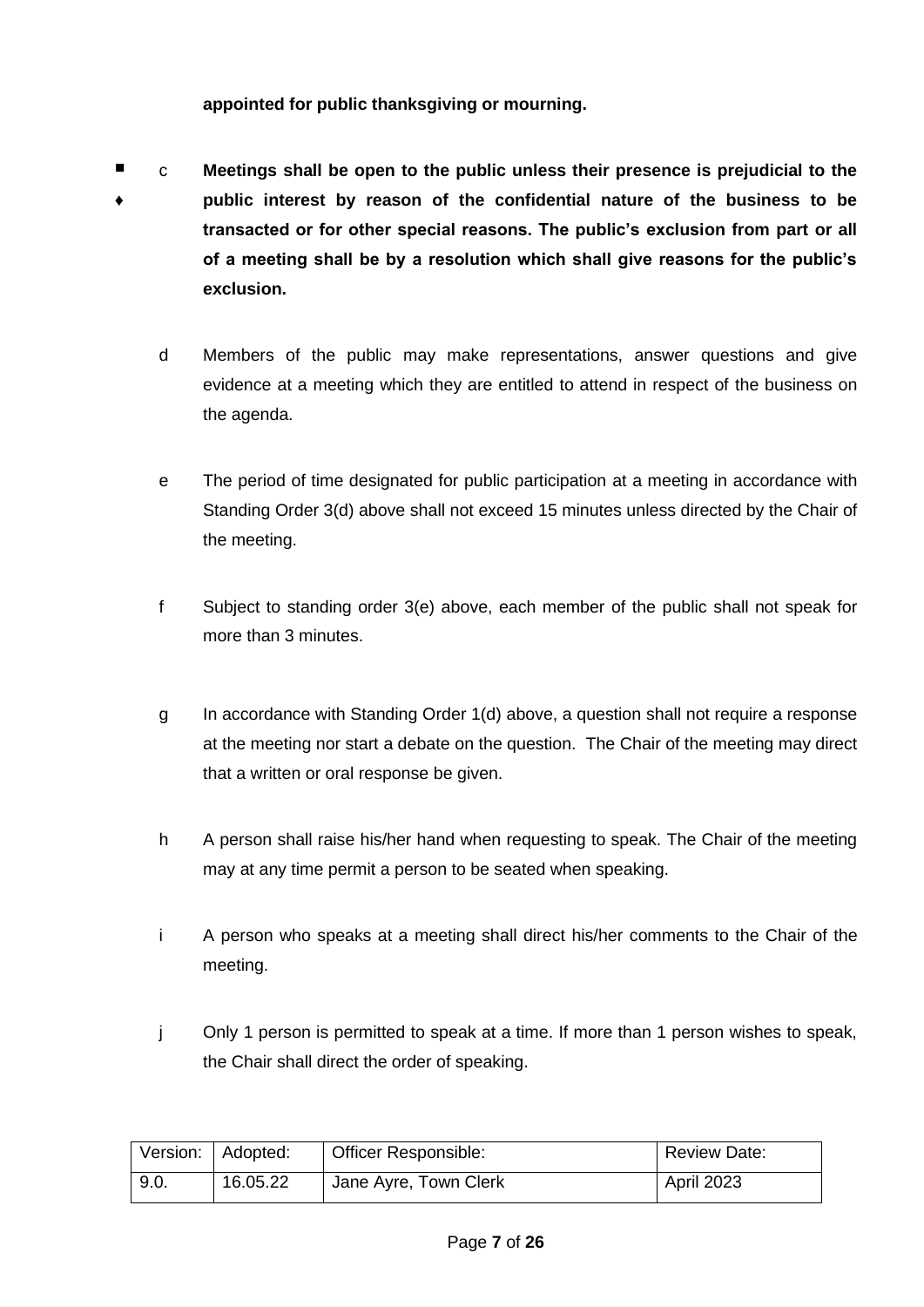- ♦ k **Subject to Standing Order 3(l), a person who attends a meeting is permitted to report on the meeting whilst the meeting is open to the public. To "report" means to film, photograph, make an audio recording of meeting proceedings, use any other means for enabling persons not present to see or hear the meeting as it takes place or later or to report or to provide oral or written commentary about the meeting so that the report or commentary is available as the meeting takes place or later to persons not present.**
- ♦ **l A person present at a meeting may not provide an oral report or oral commentary about a meeting as it takes place without permission.**
- ♦ m **The press shall be provided with reasonable facilities for the taking of their report of all or part of the meeting at which they are entitled to be present.**
- **n Subject to Standing Orders which indicate otherwise, anything authorised or required to be done by, to or before the Chair of the Council may in his absence be done by, to or before the Vice-Chair of the Council.**
- **o The Chair, if present, shall preside at a meeting. If the Chair is absent from a meeting, the Vice-Chair, if present, shall preside. If both the Chair and the Vice-Chair are absent from a meeting, a Councillor as chosen by the Councillors present at the meeting shall preside at the meeting.**
- ♦ ● **p Subject to a meeting being quorate, all questions at a meeting shall be decided by a majority of the Councillors or Councillors with voting rights present and voting.**
- **q The Chair of a meeting may give an original vote on any matter put to the vote,**
- ♦ ● **and in the case of an equality of votes may exercise his/her casting vote whether or not s/he gave an original vote.** (*See also standing orders 5(i) and (j) below for the different rules that apply in the election of the Chair of the Council at the Annual General Meeting of the Council*)

|      | Version:   Adopted: | <b>Officer Responsible:</b> | <b>Review Date:</b> |
|------|---------------------|-----------------------------|---------------------|
| 9.0. | 16.05.22            | Jane Ayre, Town Clerk       | April 2023          |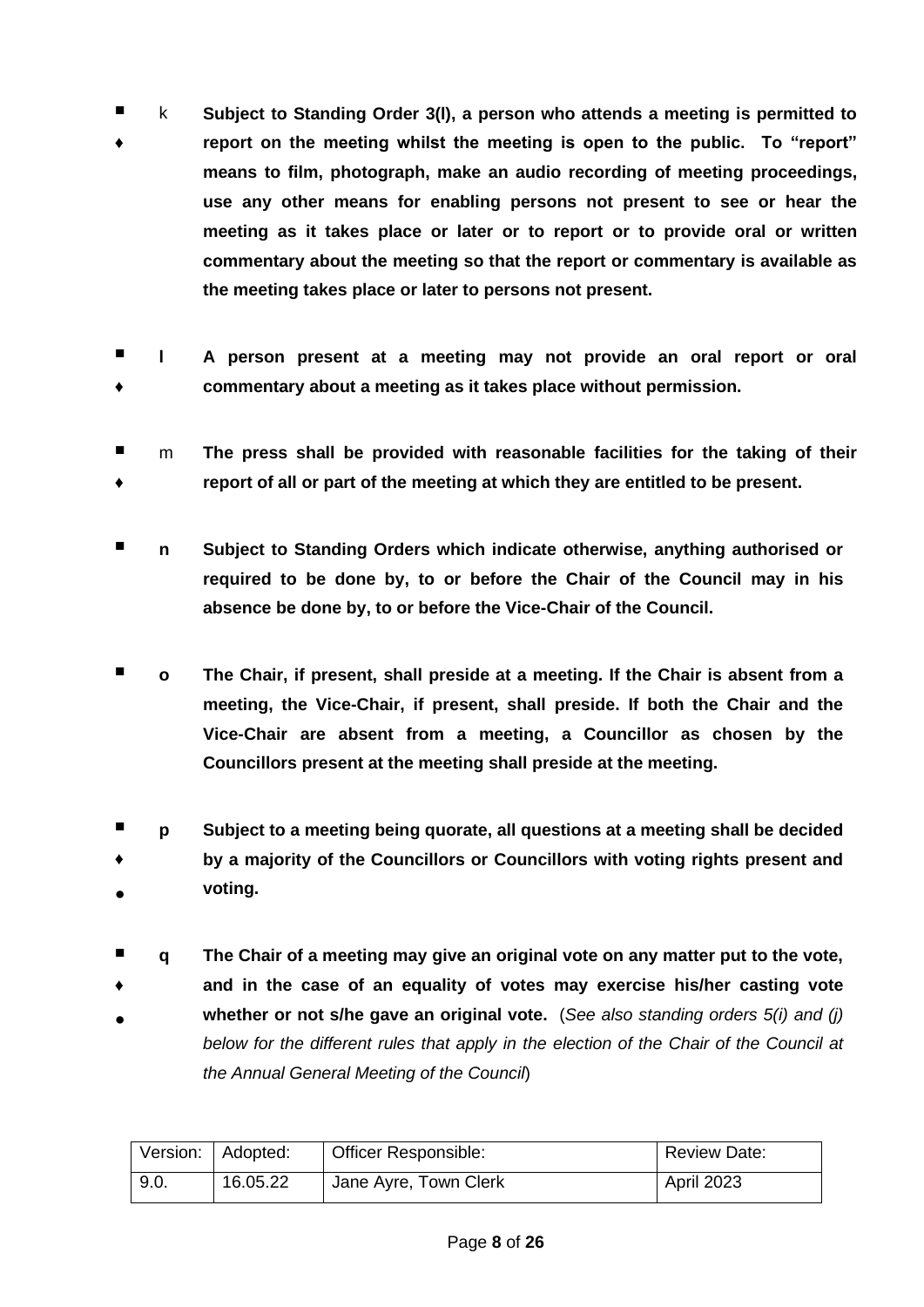- r **Unless Standing Orders provide otherwise, voting on a question shall be by a show of hands. At the request of a Councillor, the voting on any question shall be recorded so as to show whether each Councillor present and voting gave his/her vote for or against that question.** Such a request shall be made before moving on to the next item of business on the agenda.
- s The minutes of a meeting shall include an accurate record of the following:
	- i) the time and place of the meeting;
	- ii) the names of Councillors who are present and names of Councillors who are absent;
	- iii) interests that have been declared by Councillors and non-Councillors with voting rights;
	- iv) the grants of dispensations (if any) to Councillors and non-Councillors with voting rights;
	- v) whether a Councillor or non-Councillor with voting rights left the meeting when matters that they held interests in were being considered;
	- vi) if there was a public participation session; and
	- vii) the resolutions made.
- ♦ ● **t A Councillor or non-Councillor with voting rights who has a disclosable pecuniary interest or another interest as set out in the Council's Code of Conduct in a matter being considered at a meeting is subject to statutory limitations or restrictions under the Code on his/her right to participate and vote on that matter.**
- u No business may be transacted at a meeting unless at least one third of the **whole number of members of the Council are present and in no case shall the**

|      | Version:   Adopted: | <b>Officer Responsible:</b> | <b>Review Date:</b> |
|------|---------------------|-----------------------------|---------------------|
| 9.0. | 16.05.22            | Jane Ayre, Town Clerk       | <b>April 2023</b>   |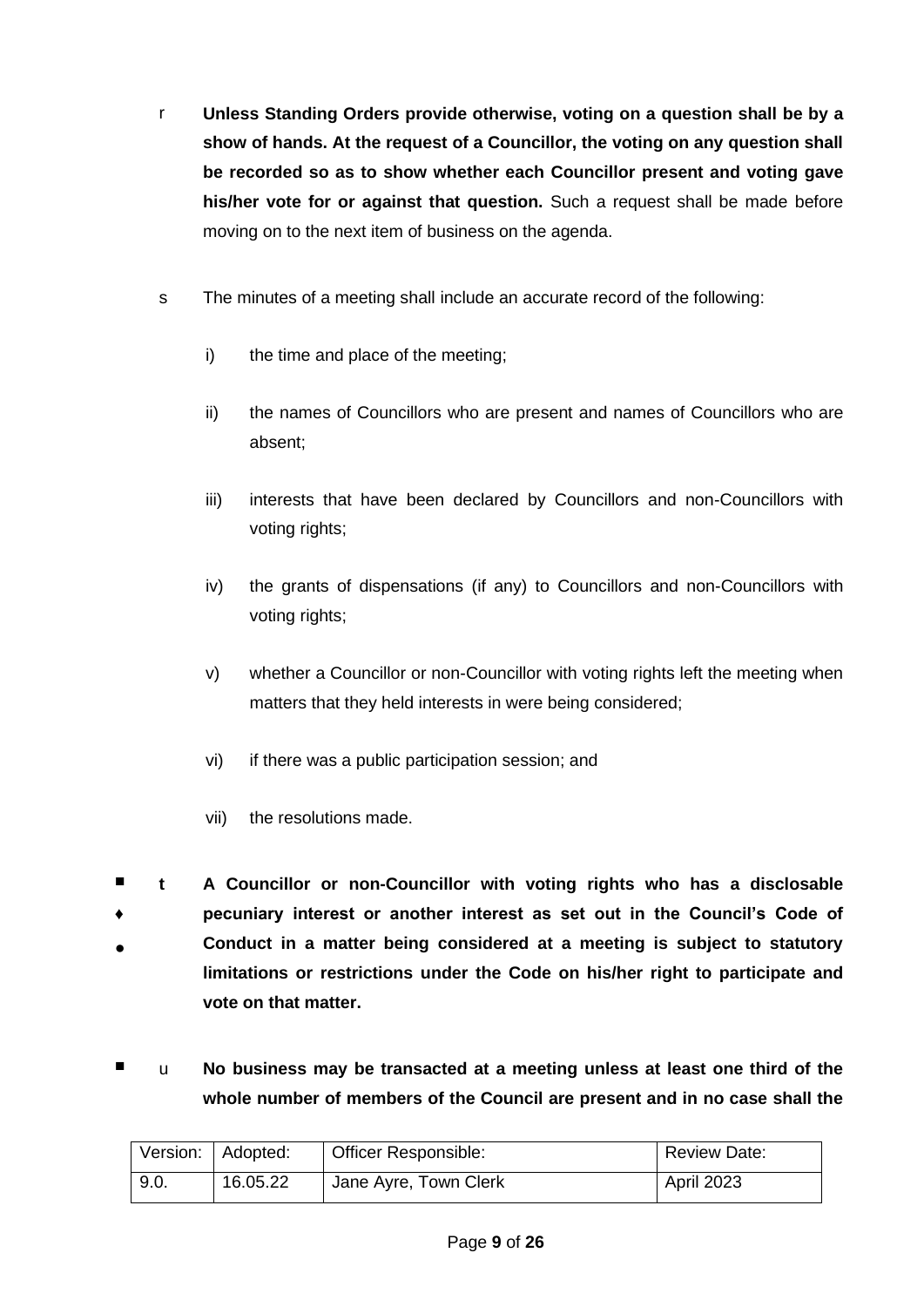**quorum of a meeting be less than 3.** *(See Standing Order 4d(viii) below for the quorum of a Committee or Working Group).*

- ♦ ● v **If a meeting is or becomes inquorate no business shall be transacted** and the meeting shall be adjourned. The business on the agenda for the meeting shall be adjourned to another meeting.
	- w Meetings shall not exceed a period of 2 hours.

#### **4. COMMITTEES AND WORKING GROUPS:**

- **a. Unless the Council determines otherwise, a Committee may appoint a Working Group whose terms of reference and members shall be determined by the Committee.**
- **b. The members of the Committee may include non-Councillors unless it is a Committee which regulates and controls the finances of the Council.**
- **c. Unless the Council determines otherwise, all the members of an Advisory Committee and a Working Group of the Advisory Committee may be non-Councillors.**
- d. The Council may appoint standing Committees or other Committees as may be necessary, and:
	- i. Shall determine their terms of reference;
	- ii. Shall determine the number and time of the ordinary meetings of a standing Committee up until the date of the next Annual General Meeting of Full Council;
	- iii. Shall permit a Committee, other than in respect of the ordinary meetings of a Committee, to determine the number and time of its meetings;
	- iv. Shall, subject to Standing Orders 4(b) and (c) above, appoint and determine the terms of office of members of such a Committee;
	- v. May, subject to Standing Orders 4(b) and (c) above, appoint and determine the terms of office of the substitute members to a Committee whose role is to replace the ordinary members at a meeting of a Committee if the ordinary members of the Committee confirm to the Proper Officer 3 days before the meeting that they are unable to attend;

|      | Version:   Adopted: | <b>Officer Responsible:</b> | <b>Review Date:</b> |
|------|---------------------|-----------------------------|---------------------|
| 9.0. | 16.05.22            | Jane Ayre, Town Clerk       | <b>April 2023</b>   |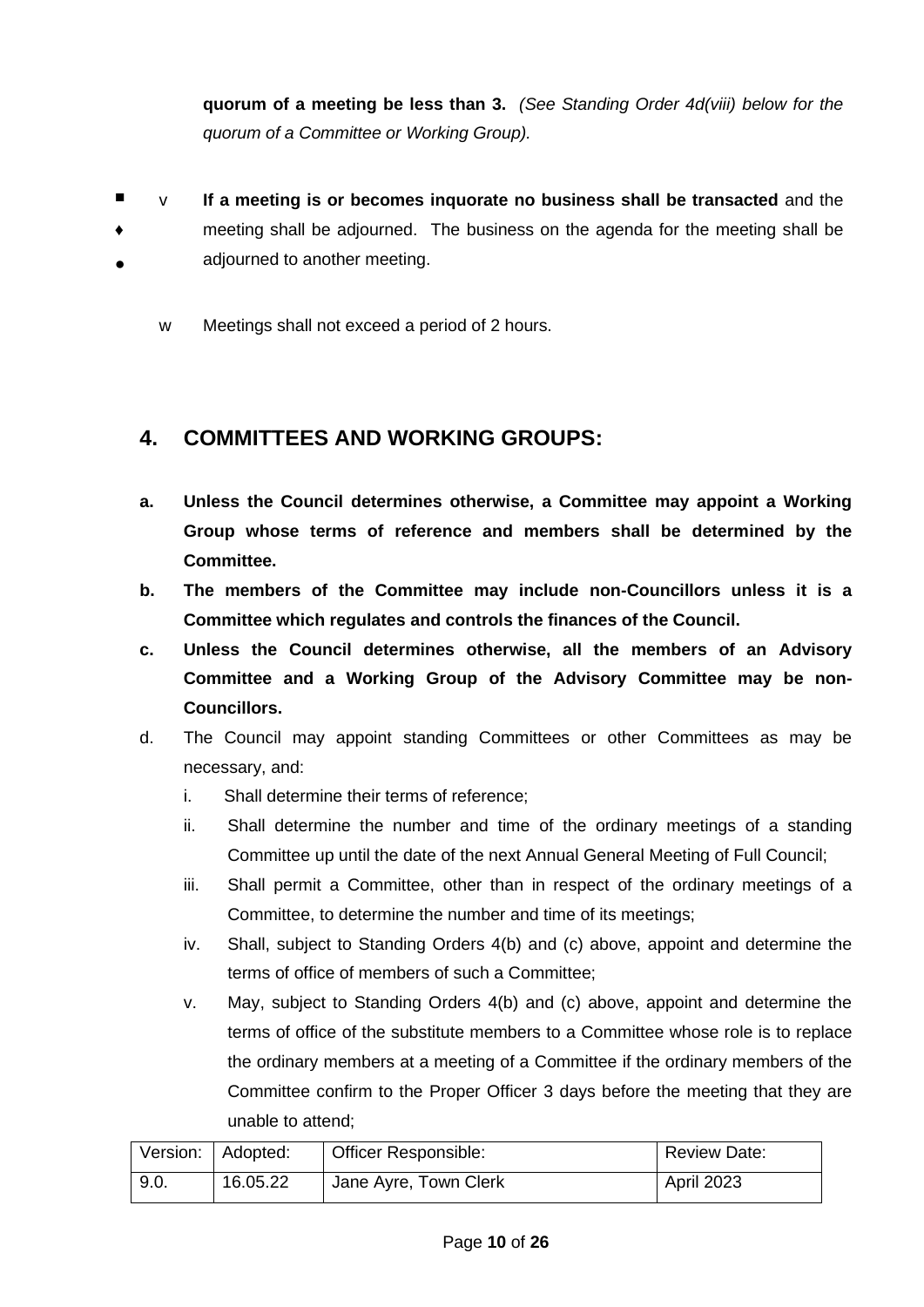- vi. Shall, after it has appointed the members of a standing Committee, appoint the Chair of the standing Committee;
- vii. Shall permit a Working Group to appoint its own Chair at the first meeting of the Group;
- viii. Shall determine the place, notice requirements and quorum for a meeting of a Committee and Working Group which shall be no less than 3;
- ix. Shall determine if the public may participate at a meeting of a Committee;
- x. Shall determine if the public and press are permitted to attend the meetings of a Working Group and also the advance public notice requirements, if any, required for the meetings of a Working Group;
- xi. Shall determine if the public may participate at a meeting of a Working Group that they are permitted to attend; and
- xii. May dissolve a Committee.

#### **5. ORDINARY COUNCIL MEETINGS:**

- **a In an election year, the Annual General Meeting of the Council shall be held on or within 14 days following the day on which the new Councillors elected take office.**
- **b In a year which is not an election year, the Annual General Meeting of a Council shall be held on such day in May as the Council may direct.**
- c **If no other time is fixed, the Annual General Meeting of the Council shall take place at 7pm.**
- d **In addition to the Annual General Meeting of the Council, at least 3 other ordinary meetings shall be held in each year on such dates and times as the Council directs.**
- **e The first business conducted at the Annual General Meeting of the Council shall be the election of the Chair and Vice-Chair of the Council.**
- **f The Chair of the Council, unless s/he has resigned or becomes disqualified, shall continue in office and preside at the Annual General Meeting until his/her successor is elected at the next Annual General Meeting of the Council.**
- **g The Vice-Chair of the Council unless s/he resigns or becomes disqualified, shall hold office until immediately after the election of the Chair of the**

| Version: Adopted: |          | Officer Responsible:               | <b>Review Date:</b> |
|-------------------|----------|------------------------------------|---------------------|
| 9.0.              | 16.05.22 | <sup>1</sup> Jane Ayre, Town Clerk | <b>April 2023</b>   |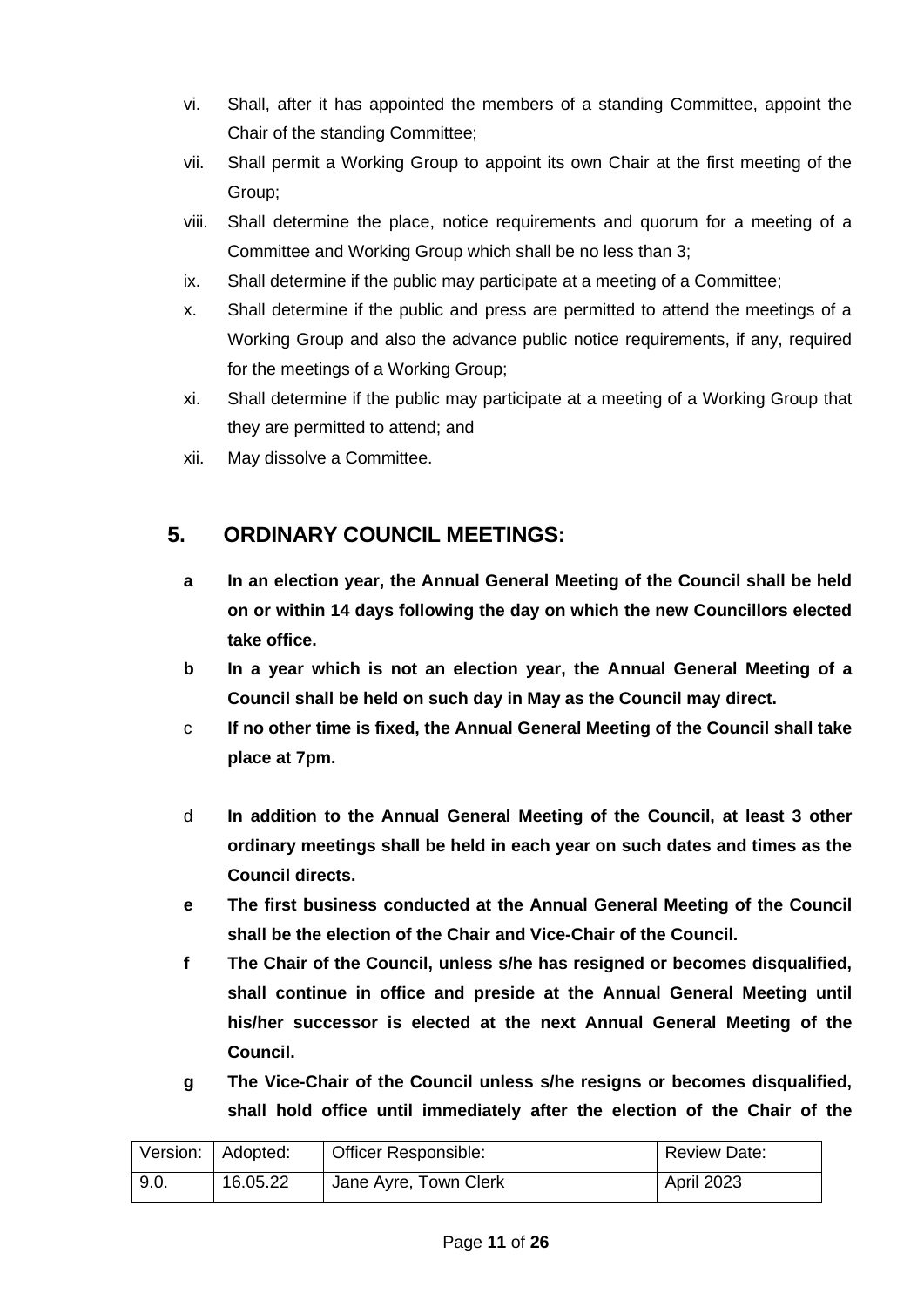**Council at the next Annual General Meeting of the Council.**

- **h In an election year, if the current Chair of the Council has not been reelected as a member of the Council, s/he shall preside at the meeting until a successor Chair of the Council has been elected. The current Chair of the Council shall not have an original vote in respect of the election of the new Chair of the Council but must give a casting vote in the case of an equality of votes.**
- **i In an election year, if the current Chair of the Council has been re-elected as a member of the Council, s/he shall preside at the annual meeting until a new Chair of the Council has been elected. S/He may exercise an original vote in respect of the election of the new Chair of the Council and shall give a casting vote in the case of an equality of votes.**
- j Following the election of the Chair of the Council and Vice-Chair of the Council at the Annual General Meeting of the Council, the order of business shall be as follows.
	- i. **In an election year, delivery by the Chair of the Council and Councillors of their acceptance of office forms unless the Council resolves for this to be done at a later date. In a year which is not an election year, delivery by the Chair of the Council of his/her acceptance of office form unless the Council resolves for this to be done at a later date;**
	- ii. Election of Mayor;
	- iii. Confirmation of the accuracy of the minutes of the last meeting of the Council;
	- iv. Receipt of the minute of the last meeting of a Committee;
	- v. Consideration of the recommendations made by a Committee;
	- vi. Review of delegation arrangements to Committees, Working Groups, staff and other local authorities;
	- vii. Review of terms of reference for Committees;
	- viii. Appointment of members for existing Committees;
	- ix. Appoint of any new Committees in accordance with Standing Order 4 above;
	- x. Review and adoption of appropriate Standing Orders, Financial Regulations and Code of Conduct;
	- xi. Review of arrangements, including any charters and agency agreements, with other local authorities and review of contributions made to expenditure incurred by other local authorities;

|      | Version: Adopted: | <b>Officer Responsible:</b> | <b>Review Date:</b> |
|------|-------------------|-----------------------------|---------------------|
| 9.0. | 16.05.22          | Jane Ayre, Town Clerk       | April 2023          |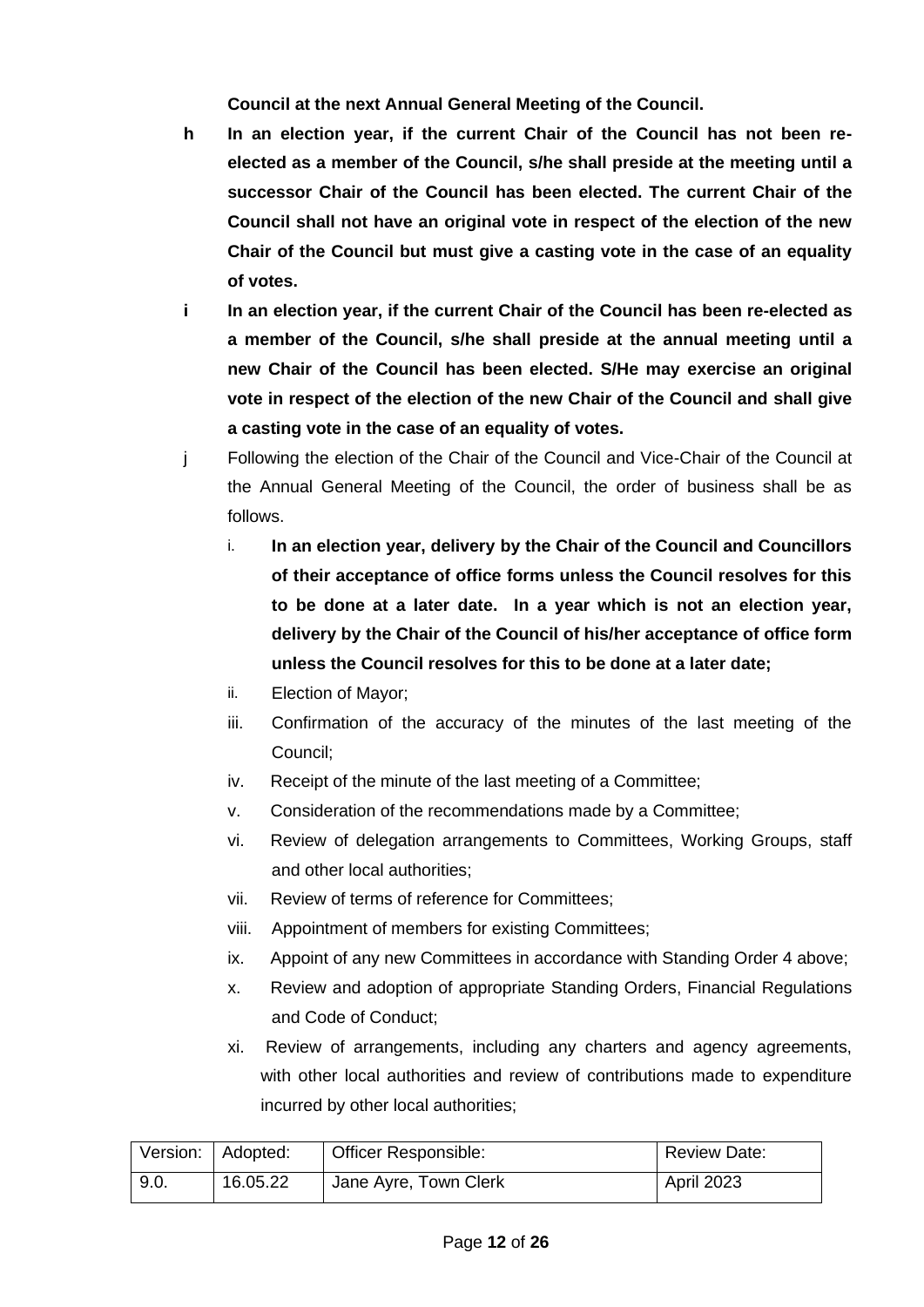- xii. Review of representation on or work with external bodies and arrangements for reporting back;
- xiii. In an election year, to reaffirm the Council's eligibility to exercise the General Power of Competence (Localism Act 2011);
- xiv. Review of inventory of land and assets including buildings and office equipment;
- xv. Confirmation of arrangements for insurance cover in respect of all insured risks;
- xvi. Review of the Council's and/or staff subscriptions to other bodies;
- xvii. Review of the Council's complaints procedure;
- xviii. Review of the Council's policies, procedures and practices in respect of its obligations under freedom of information and data protection legislation (see also Standing Orders 11, 20 and 21);
- xix. Review of the Council's employment policies and procedures;
- xx. Review of the Council's expenditure incurred under s.137 of the Local Government Act 1972 or the general power of competence;
- xxi. Determining the time and place of ordinary meetings of the Council up to and including the next annual meeting of the Council.

## **6. EXTRAORDINARY MEETINGS OF THE COUNCIL AND COMMITTEES AND WORKING GROUPS:**

- **a. The Chair of the Council may convene an extraordinary meeting of the Council at any time.**
- **b. If the Chair of the Council does not or refuses to call an extraordinary meeting of the Council within 7 days of having been requested in writing to do so by 2 Councillors, any 2 Councillors may convene an extraordinary meeting of the Council. The public notice giving the time, place and agenda for such a meeting must be signed by the 2 Councillors.**
- c. The Chair of a Committee (or a Working Group) may convene an extraordinary meeting of the Committee (or the Working Group) at any time.
- d. If the Chair of a Committee (or a Working Group) does not or refuses to call an extraordinary meeting within 7 days of having been requested to do so by 2 members of the Committee (or the Working Group), any 2 members of the Committee (or the

|      | Version:   Adopted: | Officer Responsible:  | <b>Review Date:</b> |
|------|---------------------|-----------------------|---------------------|
| 9.0. | 16.05.22            | Jane Ayre, Town Clerk | <b>April 2023</b>   |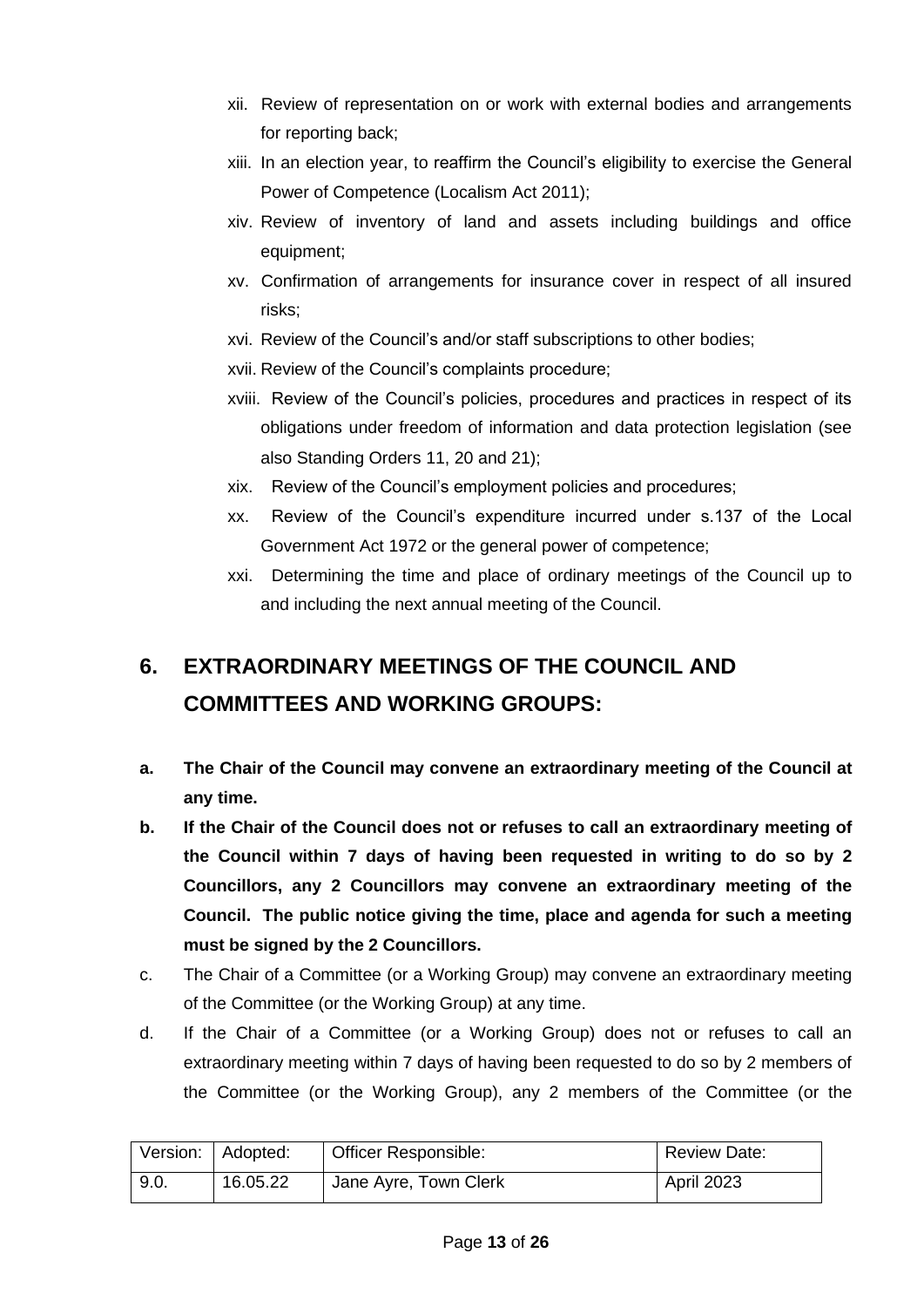Working Group) may convene an extraordinary meeting of a Committee (or Working Group).

#### **7. PREVIOUS RESOLUTIONS:**

- a. A resolution shall not be reversed within 6 months except either by a special motion, which requires written notice by at least 5 Councillors to be given to the Proper Officer in accordance with Standing Order 9 below, or by a motion moved in pursuance of the recommendation of a Committee or Working Group.
- b. When a motion moved pursuant to Standing Order 7(a) above has been disposed or, no similar motion may be moved within a further 6 months.

#### **8. VOTING ON APPOINTMENTS:**

a. Where more than 2 persons have been nominated for a position to be filled by the Council and none of those person has receive an absolute majority of votes in their favour, the name of the person having the least number of votes shall be struck off the list and a fresh vote taken. This process shall continue until a majority of votes is given in favour of 1 person. A tie in votes may be settled by the casting vote exerciseable by the Chair of the meeting.

## **9. MOTIONS FOR A MEETING THAT REQUIRE WRITTEN NOTICE TO BE GIVEN TO THE PROPER OFFICER:**

- a. A motion shall relate to the responsibilities of the meeting which is tabled for and in any event shall relate to the performance of the Council's statutory functions, powers and obligations or an issue which specifically affects the Council's area or its residents.
- b. No motion may be moved at a meeting unless it is on the agenda and the mover has given written notice of its wording to the Proper Officer at least 10 clear days before the meeting. Clear days do not include the day of the notice or the day of the meeting.
- c. The Proper Officer may, before including a motion on the agenda received in accordance with Standing Order 9(b) above, correct obvious grammatical or typographical errors in the wording of the motion.

|      | Version:   Adopted: | Officer Responsible:  | Review Date: |
|------|---------------------|-----------------------|--------------|
| 9.0. | 16.05.22            | Jane Ayre, Town Clerk | April 2023   |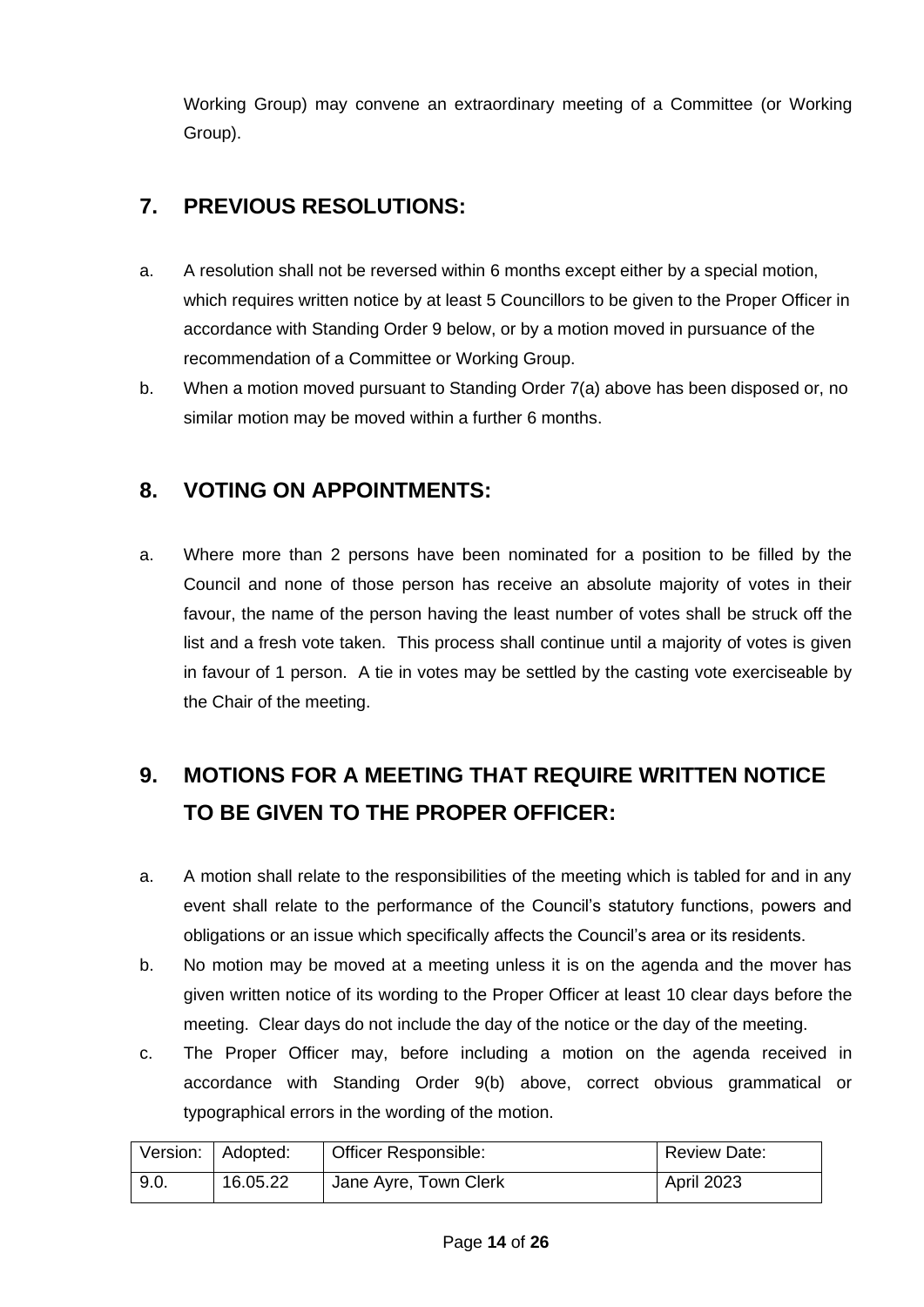- d. If the Proper Officer considers the wording of a motion received in accordance with Standing Order 9(b) above is not clear in meaning, the motion shall be rejected until the mover of the motion resubmits it in writing to the Proper Officer so that it can be understood at least 7 clear days before the meeting.
- e. If the wording or subject of a proposed motion is considered improper, the Proper Officer shall consult with the Chair of the forthcoming meeting or, as the case may be, the Councillors who have convened the meeting, to consider whether the motion shall be included in the agenda or rejected.
- f. Subject to Standing Order 9(e) above, the decision of the Proper Officer as to whether or not to include the motion on the agenda shall be final.
- g. Motions received shall be recorded in a book for that purpose and numbered in the order that they are received.
- h. Motions rejected shall be recorded in a book for that purpose with an explanation by the Proper Officer for their rejection.

## **10. MOTIONS AT A MEETING THAT DO NOT REQUIRE WRITTEN NOTICE:**

- a. The following motions may be moved at a meeting without written notice to the Proper Officers:
	- i. To correct an inaccuracy in the draft minutes of a meeting;
	- ii. To move to a vote;
	- iii. To defer consideration to a motion;
	- iv. To refer a motion to a particular Committee or Working Group;
	- v. To appoint a person to preside at a meeting;
	- vi. To change the order of business on the agenda;
	- vii. To proceed to the next business on the agenda;
	- viii. To require a written report;
	- ix. To appoint a Committee or Working Group and their members;
	- x. To extend the time limits for speaking;
	- xi. To exclude the press and public from a meeting in respect of confidential or sensitive information which is prejudicial to the public interest;
	- xii. To not hear further from a Councillor or a member of the public;
	- xiii. To exclude a Councillor or a member of the public for disorderly conduct;

|      | Version:   Adopted: | Officer Responsible:  | <b>Review Date:</b> |
|------|---------------------|-----------------------|---------------------|
| 9.0. | 16.05.22            | Jane Ayre, Town Clerk | <b>April 2023</b>   |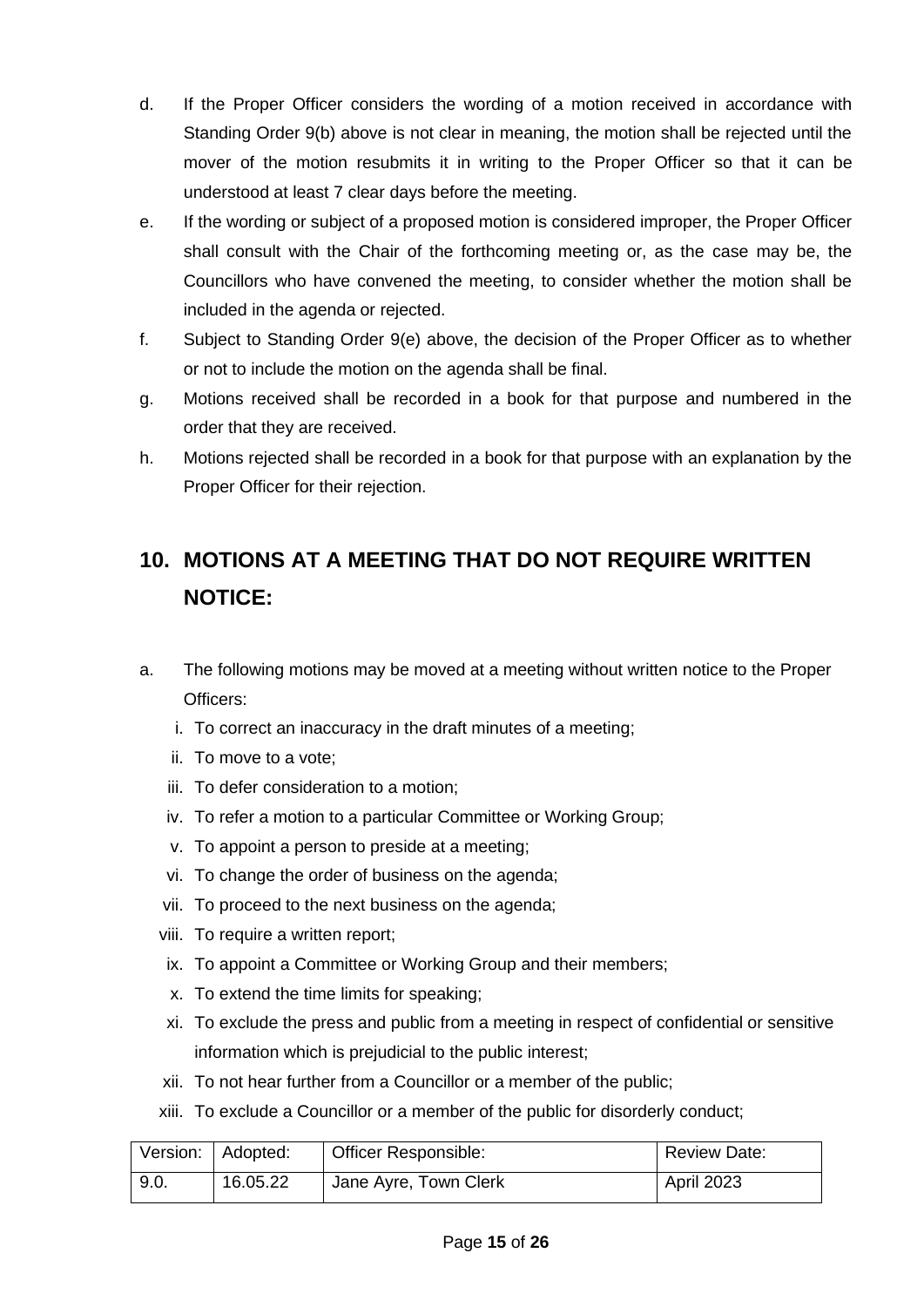- xiv. To temporarily suspend the meeting;
- xv. To suspend a particular Standing Order (unless it reflects mandatory statutory requirements);
- xvi. To adjourn the meeting; or
- xvii. To close a meeting.

#### **11. MANAGEMENT OF INFORMATION:**

See also Standing Order 20.

- a. **The Council shall have in place and keep under review, technical and organisational measures to keep secure information (including personal data) which it holds in paper and electronic form. Such arrangements shall include deciding who has access to personal data and encryption of personal data.**
- b. **The Council shall have in place, and keep under review, policies for the retention and safe destruction of all information (including personal data) which it holds in paper and electronic form. The Council's retention policy shall confirm the period for which information (including personal data) shall be retained or if this is not possible the criteria used to determine that period (e.g. the Limitation Act 1980).**
- c. **The agenda, papers that support the agenda and the minutes of a meeting shall not disclose or otherwise undermine confidential information or personal data without legal justification.**
- d. **Councillors, staff, the Council's contractors and agents shall not disclose confidential information or personal data without legal justification.**

#### **12. DRAFT MINUTES:**

- a. If the draft minutes of a preceding meeting have been served on Councillors with the agenda to attend the meeting at which they are due to be approved for accuracy, they shall be taken as read.
- b. There shall be no discussion about the draft minutes of a preceding meeting except in relation to their accuracy. A motion to correct an inaccuracy in the draft minutes shall be moved in accordance with Standing Order 10(a)(i) above.

|      | Version:   Adopted: | <b>Officer Responsible:</b> | Review Date: |
|------|---------------------|-----------------------------|--------------|
| 9.0. | 16.05.22            | Jane Ayre, Town Clerk       | April 2023   |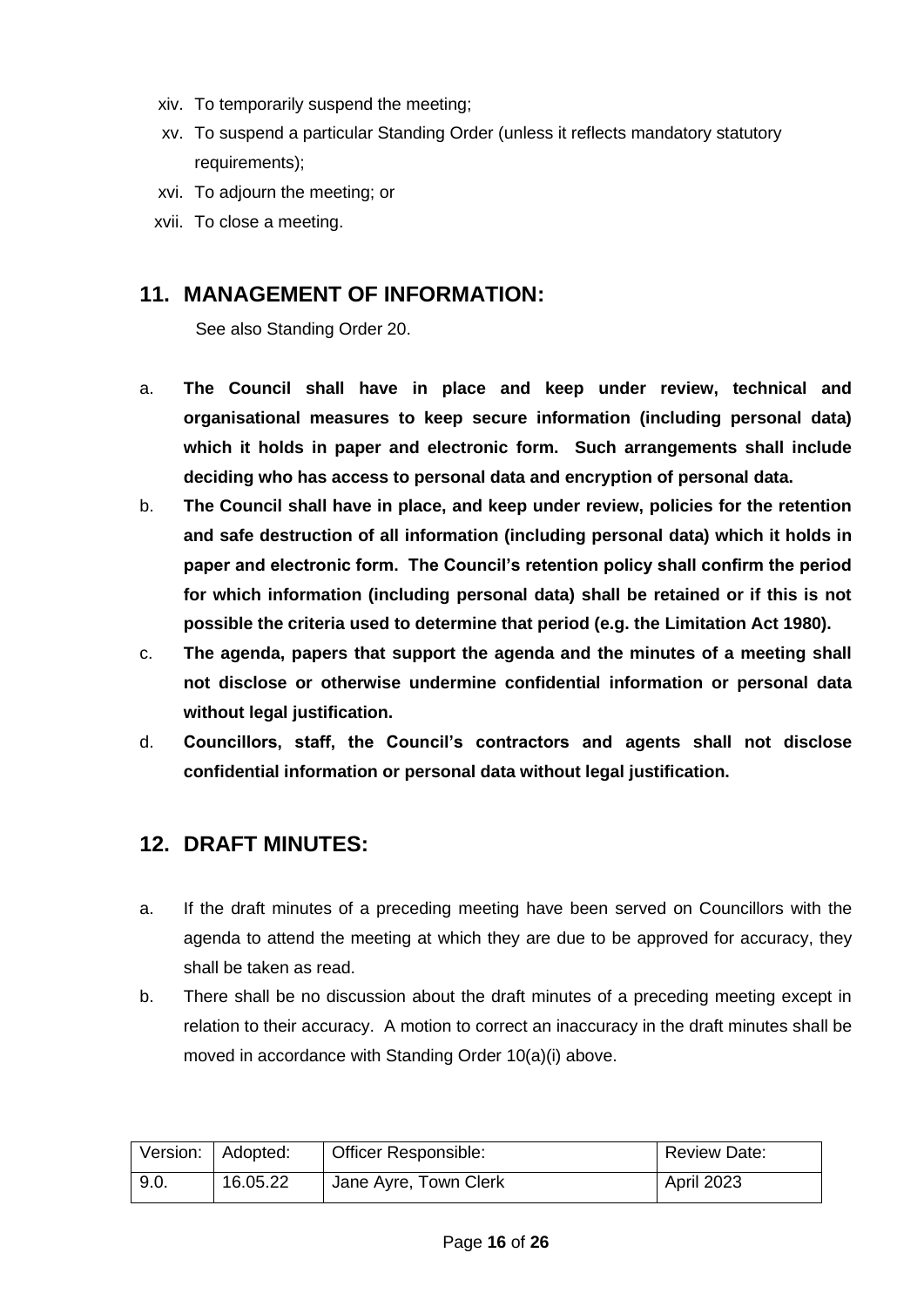- c. The accuracy of draft minutes, including any amendment(s) made to them, shall be confirmed by resolution and shall be signed by the Chair of the meeting and stand as an accurate record of the meeting to which the minutes relate.
- d. If the Chair of the meeting does not consider the minutes to be an accurate record of the meeting to which they relate, s/he shall sign the minutes and include a paragraph in the following terms or to the same effect: "The Chair of this meeting does not believe that the minutes of the meeting of the ( ) held on [date] in respect of ( ) were a correct record but his view was not upheld by the meeting and the minutes are confirmed as an accurate record of the proceedings".
- e. Upon a resolution which confirms the accuracy of the minutes of a meeting, the draft minutes or recordings of the meeting for which approved minutes exist shall be destroyed.

### *13.* **CODE OF CONDUCT AND DISPENSATIONS** *(see also Standing Order 3(t) above)*

- a. All Councillors and non-Councillors with voting rights shall observe the Code of Conduct adopted by the Council.
- b. Unless s/he has been granted a dispensation, a Councillor or non-Councillor with voting rights shall withdraw from a meeting when it is considering a matter in which s/he has declared an interest in accordance with the Code of Conduct. S/He may return to the meeting after it has considered the matter in which he had the interest.
- c. Unless s/he has been granted a dispensation, a Councillor or non-Councillor with voting rights shall withdraw from a public meeting when it is considering a matter in which he has another interest if so required by the Council's Code of Conduct. S/he may return to the meeting after it has considered the matter in which s/he had the interest.
- d. **Dispensation requests shall be in writing and submitted to the Proper Officer** as soon as possible before the meeting, or failing that, at the start of the meeting for which the dispensation is required.
- e. A decision as to whether to grant a dispensation shall be made by a meeting of the Council, or Committee or Working Group for which the dispensation is required and that decision is final.
- f. A dispensation request shall confirm:
	- i. The description and the nature of the disclosable pecuniary interest or other interest to which the request for the dispensation relates;

|      | Version:   Adopted: | <b>Officer Responsible:</b> | <b>Review Date:</b> |
|------|---------------------|-----------------------------|---------------------|
| 9.0. | 16.05.22            | Jane Ayre, Town Clerk       | <b>April 2023</b>   |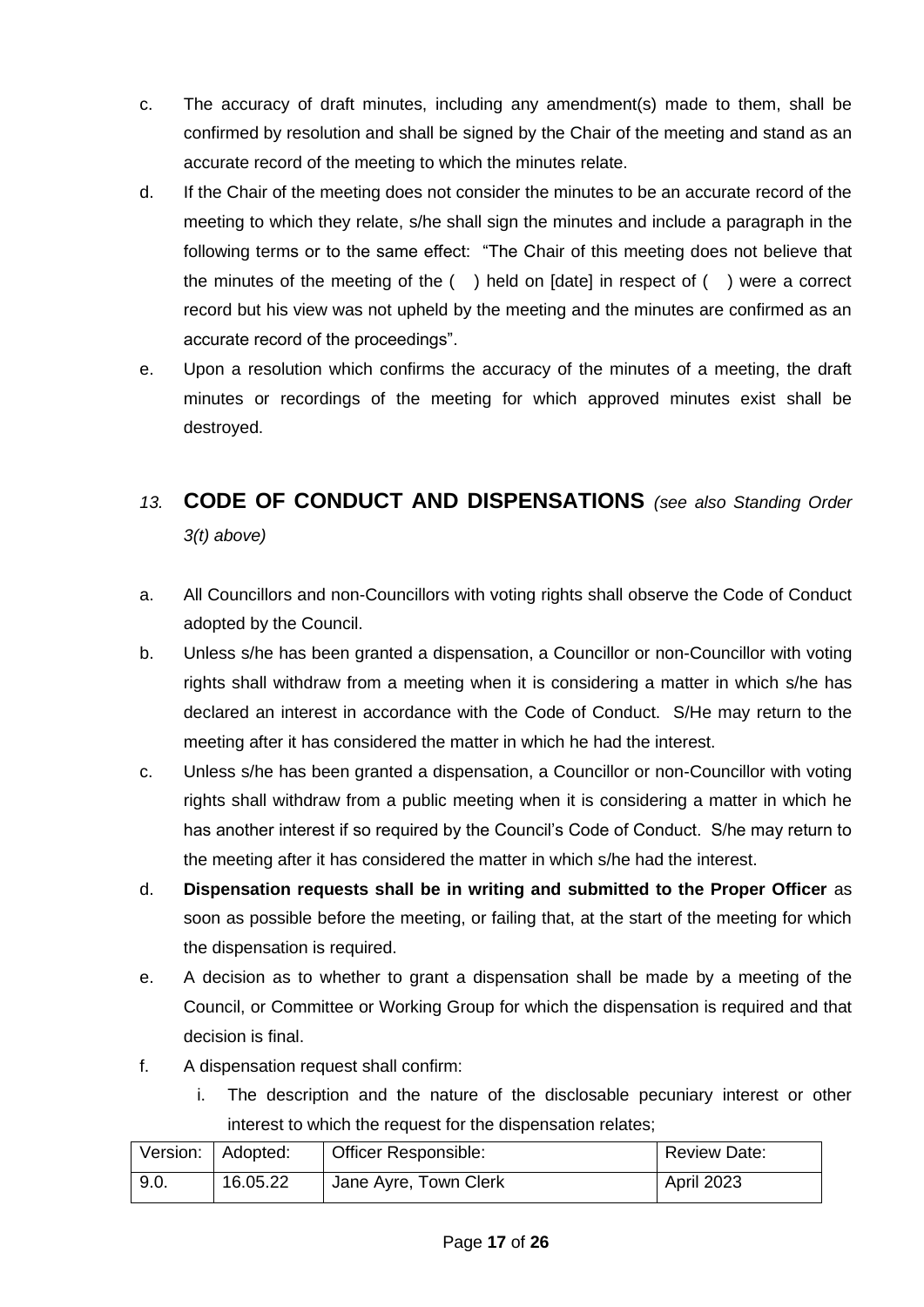- ii. Whether the dispensation is required to participate at a meeting in a discussion only or a discussion and a vote;
- iii. The date of the meeting or the period (not exceeding 4 years) for which the dispensation is sought; and
- iv. An explanation as to why the dispensation is sought.
- g. Subject to Standing Orders 13(d) and (f) above, dispensations requests shall be considered at the beginning of the meeting of the Council, or Committee or Working Group for which the dispensation is required.
- **h. A dispensation may be granted in accordance with Standing Order 13(e) above if having regard to all relevant circumstances the following applies:**
	- **i. Without the dispensation the number of persons prohibited from participating In the particular business would be so great a proportion of the meeting transacting the business as to impeded the transaction of the business or**
	- **ii. Granting the dispensation is in the interests of persons living in the Council's area or**
	- **iii. It is otherwise appropriate to grant a dispensation.**

#### **14. CODE OF CONDUCT COMPLAINTS:**

- a. Upon notification by the Unitary Council that it is dealing with a complaint that a Councillor or non-Councillor with voting rights has breached the Council's Code of Conduct, the Proper Officer shall, subject to Standing Order 11 above, report this to the Council.
- b. Where the notification in Standing Order 14(a) above relates to a complaint made by the Proper Officer, the Proper Officer shall notify the Chair of the Council of this fact, and the Chair shall nominate another staff member to assume the duties of the Proper Officer in relation to the complaint until it has been determined and the Council has agreed what action, if any, to take in accordance with Standing Order 14(d) below.
- c. The Council may:
	- i. Provide information or evidence where such disclosure is necessary to progress an investigation of the complaint or is required by law;
	- ii. Seek information relevant to the complaint from the person or body with statutory responsibility for investigation of the matter.

|      | Version: Adopted: | Officer Responsible:  | <b>Review Date:</b> |
|------|-------------------|-----------------------|---------------------|
| 9.0. | 16.05.22          | Jane Ayre, Town Clerk | <b>April 2023</b>   |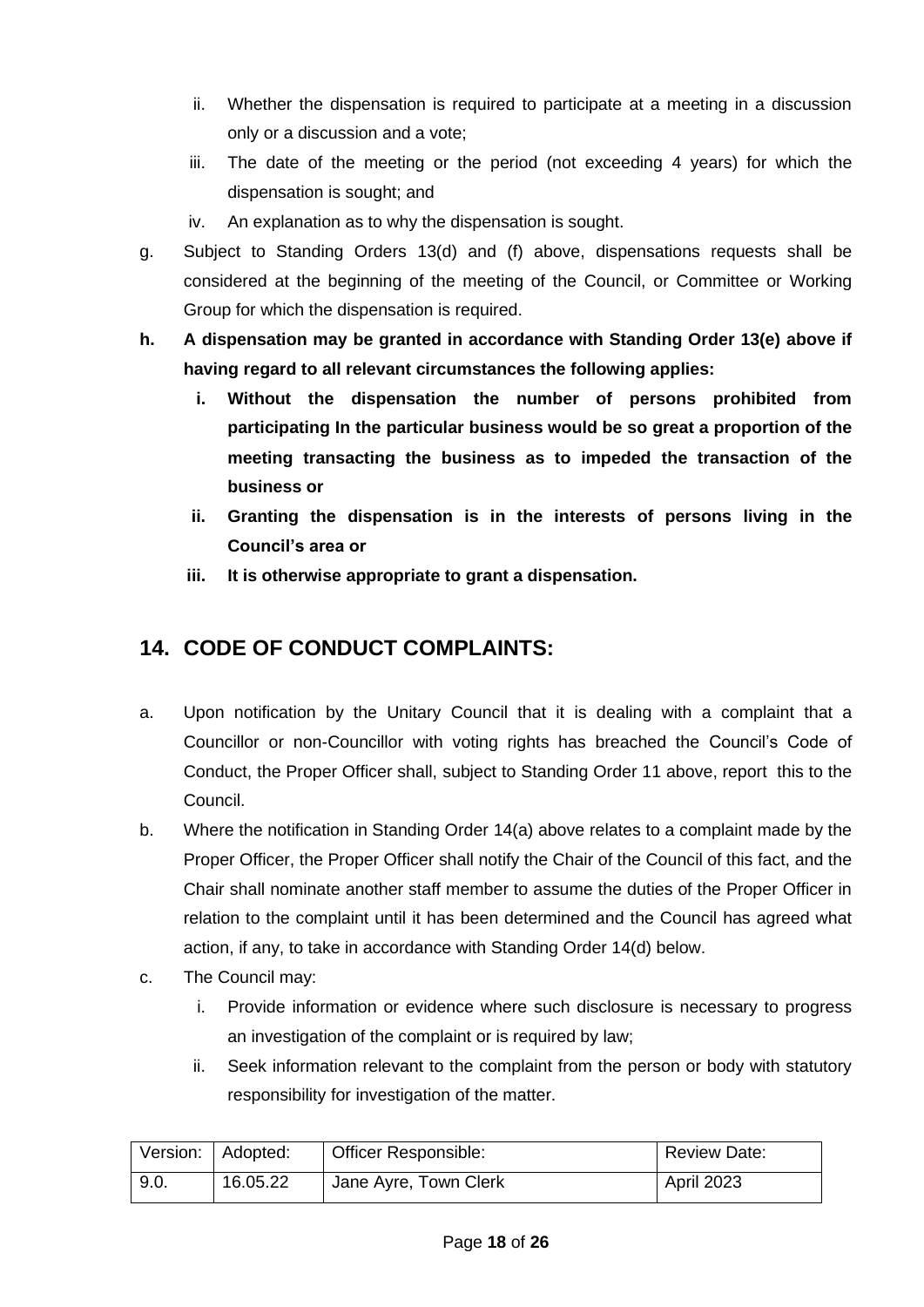**d. Upon notification by the Unitary Council that a Councillor or non-Councillor with voting rights has breached the Council's Code of Conduct, the Council shall consider what, if any, action to take against him. Such action excludes disqualification or suspension from office.** 

#### **15. PROPER OFFICER:**

- a. The Proper Officer shall be either (i) the Clerk or (ii) other staff member(s) nominated by the Council to undertake the work of the Proper Officer when the Proper Officer is absent.
- b. The Proper Officer shall:
	- i. **At least 3 clear days before a meeting of the Council, a Committee** and a Working Group:
		- **Serve on Councillors by delivery or post at their residences or by email authenticated in such manner as the Proper Officer thinks fit, a signed summons confirming the time, place and the agenda (provided the Councillor has consented to service by email), and**
		- **Provide, in a conspicuous place, public notice of the time, place and agenda (provided that the public notice with agenda of an extraordinary meeting of the Council convened by Councillors is signed by them).**

See Standing Order 3(b) for the meaning of clear days for a meeting of a full Council and Standing Order 3(c) for the meaning of clear days for a meeting of a Committee.

- ii. Subject to Standing Order 9 above, include on the agenda all motions in the order received unless a Councillor has given written notice at least 3 days before the meeting confirming his/her withdrawal of it;
- iii. **Convene a meeting of Full Council for the election of a new Chair of the Council, occasioned by a casual vacancy in his office**;
- **iv. Facilitate inspection of the minute book by local government electors;**
- v. **Receive and retain copies of byelaws made by other local authorities**;
- vi. Hold acceptance of office forms from Councillors;
- vii. Hold a copy of every Councillor's register of interests;
- viii. Assist with responding to requests made under the Freedom of Information legislation and rights exercisable under data protection legislation the Council's relevant policies and procedures;

|      | Version:   Adopted: | Officer Responsible:  | Review Date:      |
|------|---------------------|-----------------------|-------------------|
| 9.0. | 16.05.22            | Jane Ayre, Town Clerk | <b>April 2023</b> |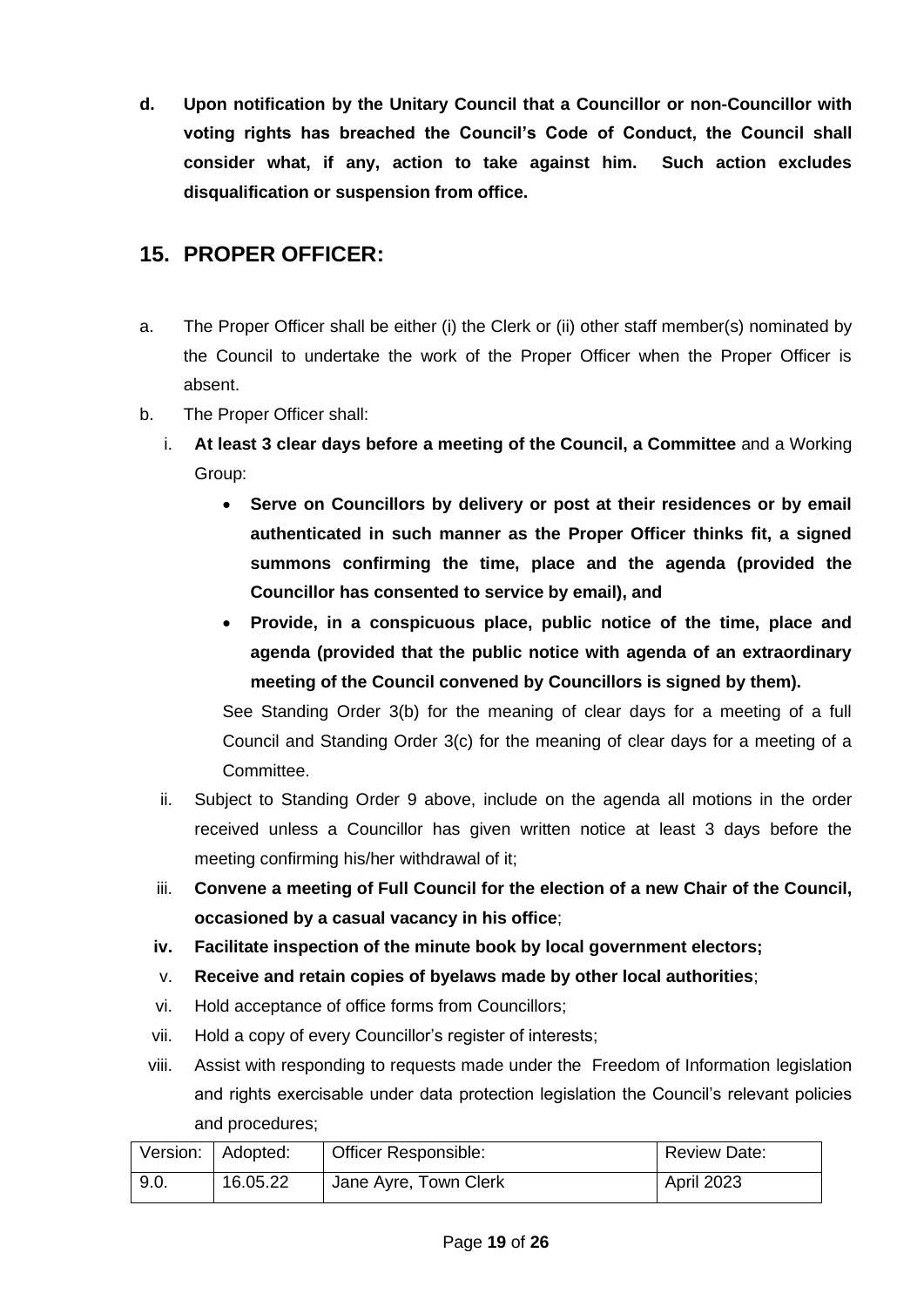- ix. Liaise, as appropriate, with the Council's Data Protection Officer;
- x. Receive and send general correspondence and notices on behalf of the Council except where there is a resolution to the contrary;
- xi. Assist in the organisation of, storage of, access to, security of and destruction of information held by the Council in paper and electronic form subject to the requirements of data protection and freedom of information legislation and other legitimate requirements (e.g. the Limitation Act 1980);
- xii. Arrange for legal deeds to be executed; *(See also Standing Order 23 below)*
- xiii. Arrange or manage the prompt authorisation, approval, and instruction regarding any payments to be made by the Council in accordance with the Council's Financial Regulations;
- xiv. Record every planning application notified to the Council and the Council's response to the local planning authority in a book for such purpose;
- xv. Refer a planning application received by the Council to the Chair or in his absence Vice-Chair of the Council within two working days of receipt to facilitate an extraordinary meeting if the nature of a planning application requires consideration before the next ordinary meeting of the Council.
- xvi. Manage access to information about the Council via the Publication Scheme; and
- xvii. Retain custody of the seal of the Council (if any) which shall not be used without a resolution to that effect. *(See also standing order 23 below).*

#### **16. RESPONSIBLE FINANCIAL OFFICER:**

a. The Council shall appoint appropriate staff member(s) to undertake the work of the Responsible Financial Officer when the Responsible Financial Officer is absent.

#### **17. ACCOUNTS AND ACCOUNTING STATEMENTS:**

- a. "Proper practices" in Standing Orders refer to the most recent version of 'Governance and Accountability for Local Councils – a Practitioners' Guide (England).
- b. All payments by the Council shall be authorised, approved and paid in accordance with the law, proper practices and the Council's Financial Regulations.
- c. The Responsible Financial Officer shall supply to each Councillor as soon as practicable after 30 June, 30 September and 31 December in each year a statement to summarise:

|      | Version:   Adopted: | Officer Responsible:  | <b>Review Date:</b> |
|------|---------------------|-----------------------|---------------------|
| 9.0. | 16.05.22            | Jane Ayre, Town Clerk | <b>April 2023</b>   |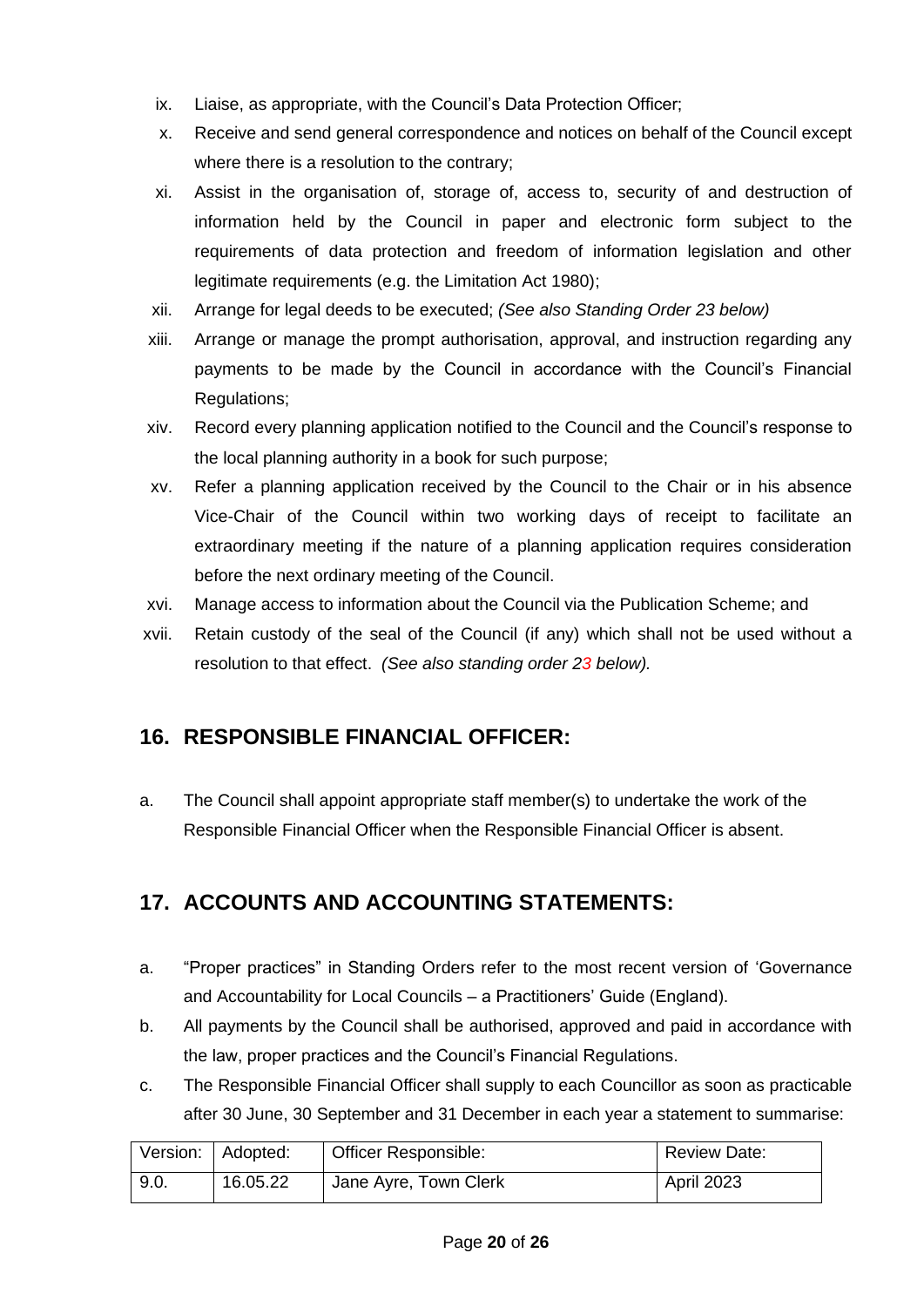- i. The Council's receipts and payments for each quarter;
- ii. The Council's aggregate receipts and payments for the year to date;
- iii. The balances held at the end of the quarter being reported.

and which includes a comparison with the budget for the financial year and highlights any actual or potential overspends.

- d. As soon as possible after the financial year end at 31 March, the Responsible Financial Officer shall provide:
	- i. Each Councillor with a statement summarising the Council's receipts and payments for the last quarter and the year to date for information; and
	- ii. To the Full Council the accounting statements for the year in the form of Section 1 of the Annual Governance and Accountability Return, as required by proper practices, for consideration and approval.
- e. The year end accounting statements shall be prepared in accordance with proper practices and applying the form of accounts determined by the Council (receipts and payments, or income and expenditure) for a year to 31 March. A completed draft Annual Governance and Accountability Return shall be presented to each Councillor before the end of the following month of May. The Annual Governance and Accountability Return of the Council, which is subject to external audit, including the annual governance statement, shall be presented to Council for consideration and formal approval before 30 June.

#### **18. FINANCIAL CONTROLS AND PROCUREMENT:**

- a. The Council shall consider and approve Financial Regulations drawn up by the Responsible Finance Officer, which shall include detailed arrangements in respect of the following:
	- i. The keeping of accounting records and systems of internal controls;
	- ii. The assessment and management of financial risks faced by the Council;
	- iii. The work of the independent Internal Auditor in accordance with proper practices and the receipt of regular reports from the Internal Auditor, which shall be required at least annually;
	- iv. The inspection and copying by Councillors and local electors of the Council's accounts and/or orders of payment; and

|      | Version:   Adopted: | Officer Responsible:  | <b>Review Date:</b> |
|------|---------------------|-----------------------|---------------------|
| 9.0. | 16.05.22            | Jane Ayre, Town Clerk | <b>April 2023</b>   |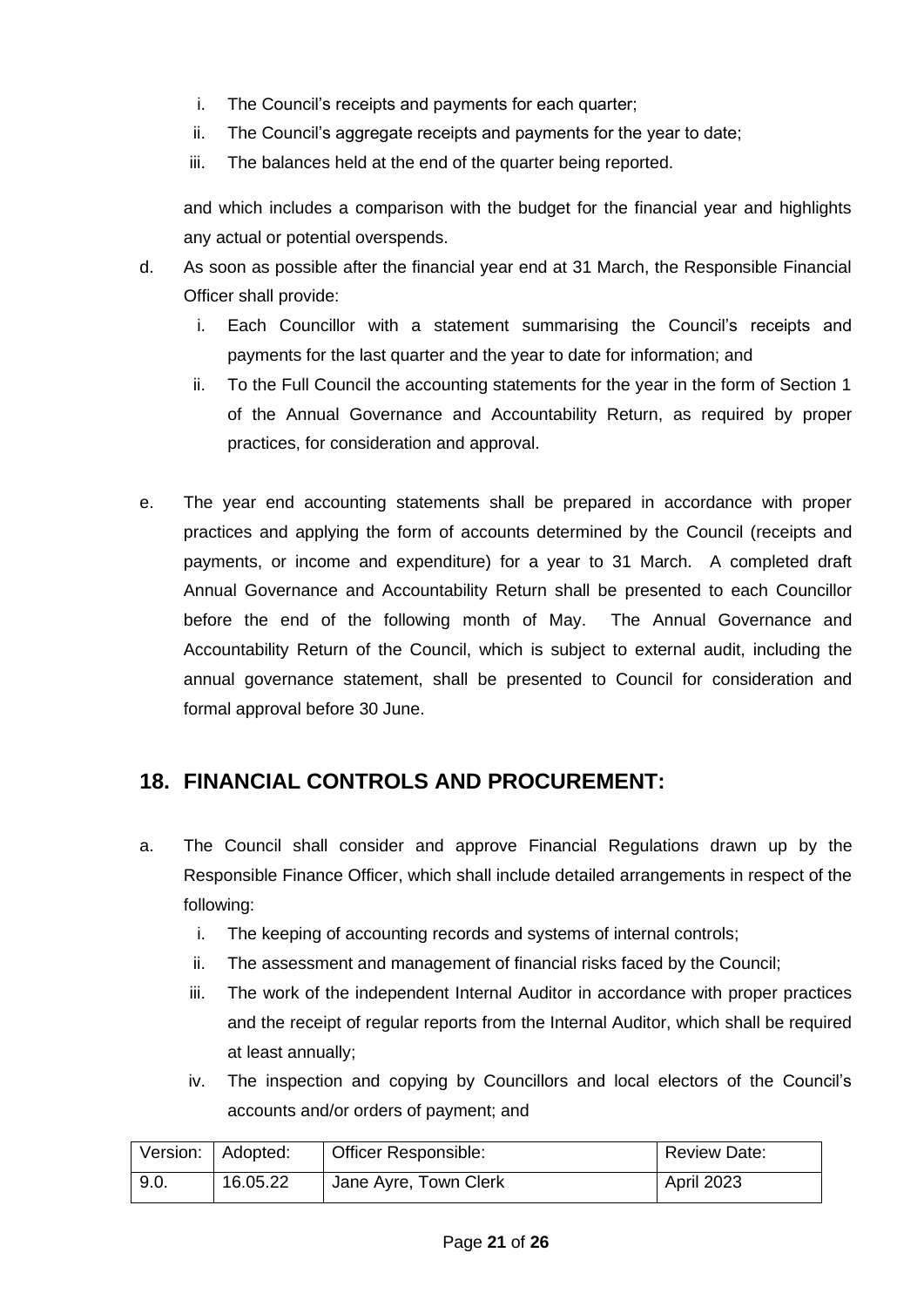- v. Whether contracts with an estimated value below **£25,000** due to specialist circumstances are exempt from a tendering process or procurement exercise.
- b. Financial Regulations shall be reviewed regularly and at least annually for fitness and purpose.
- **c. A public contract regulated by the Public Contracts Regulations 2015 with an estimated value in excess of £25,000 but less than the relevant thresholds in Standing Order 18(f) is subject to the "light touch" arrangements under Regulations 109-114 of the Public Contracts Regulations 2015 unless it proposes to use an existing list of approved suppliers (framework agreement).**
- d. Subject to additional requirements in the Financial Regulations of the Council, the tender process for contracts for the supply of goods, materials, services or the execution of works shall include, as a minimum, the following steps:
	- i. A specification for the goods, materials, services or the execution of works shall be drawn up;
	- ii. An invitation to tender shall be drawn up to confirm (i) the Council's specification (ii) the time, date and address for the submission of tenders (iii) the date of the Council's written response to the tender and (iv) the prohibition of prospective contractors contacting Councillors or staff to encourage or support their tender outside the prescribed process;
	- iii. The invitation to tender shall be advertised in a local newspaper and in any other manner that is appropriate;
	- iv. Tenders are to be submitted in writing in a sealed marked envelope addressed to the Proper Officer;
	- v. Tenders shall be opened by the Proper Officer in the presence of at least one Councillor after the deadline for submission of tenders has passed;
	- vi. Tenders are to be reported to and considered by the appropriate meeting of the Council or a Committee or Working Group with delegated responsibility.
- e. Neither the Council, nor a Committee or a Working Group with delegated responsibility for considering tenders, is bound to accept the lowest value tender.
- f. **Where the value of a contract is likely to exceed the threshold specified by the Office of Government Commerce from time to time, the Council must consider whether the Public Contracts Regulations 2015 or the Utilities Contracts Regulations 2016 apply to the contract and, if either of those Regulations apply, the Council must comply with procurement rules. NALC's procurement guidance contains further details.**

|      | Version:   Adopted: | <b>Officer Responsible:</b> | <b>Review Date:</b> |
|------|---------------------|-----------------------------|---------------------|
| 9.0. | 16.05.22            | Jane Ayre, Town Clerk       | <b>April 2023</b>   |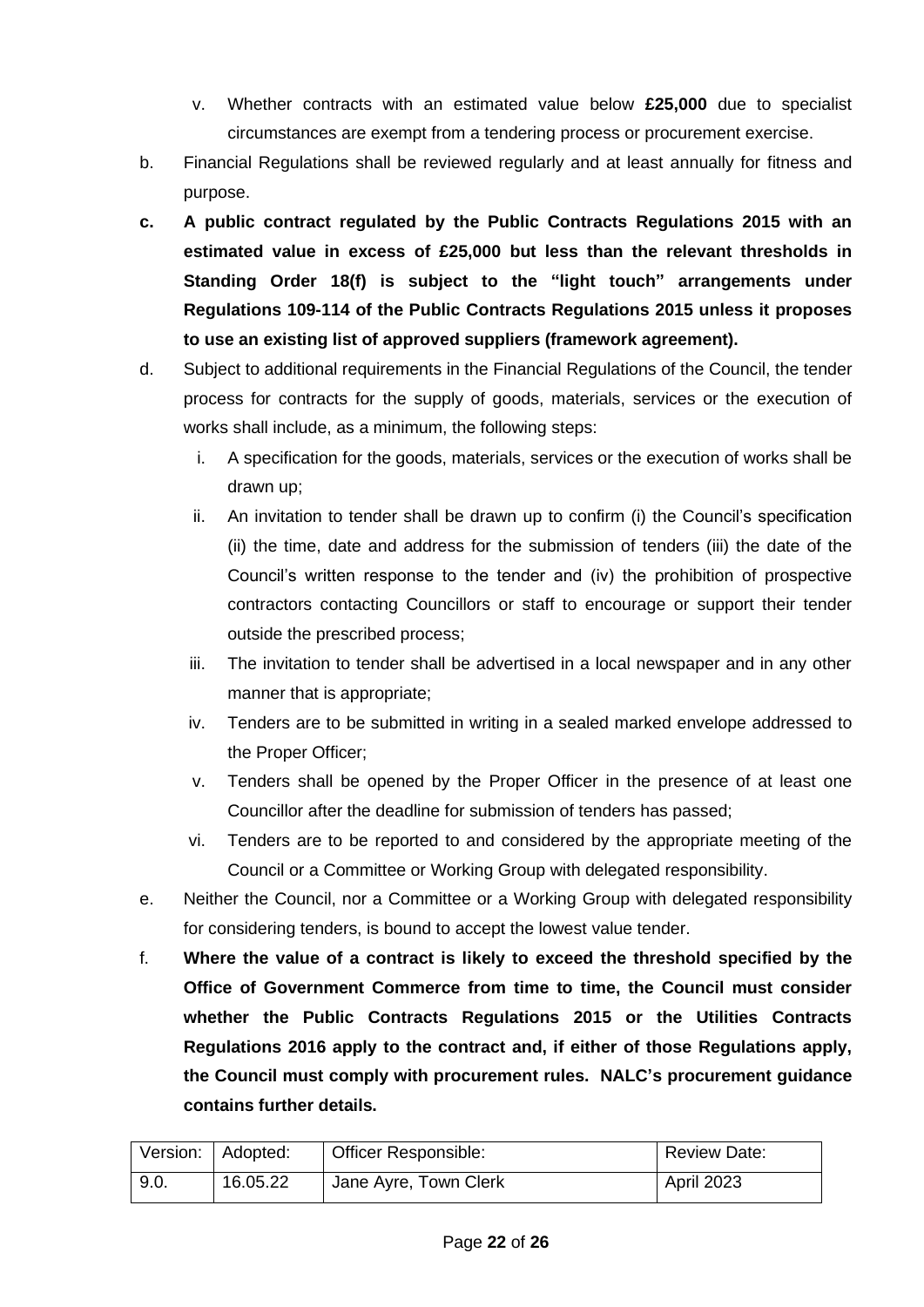g. **A public contract in connection with the supply of gas, heat, electricity, drinking water, transport services, or postal services to the public; or the provision of a port or airport; or the exploration for or extraction of gas, oil or solid fuel with an estimated value in excess of £363,424 for a supply, services or design contract; or in excess of £4,551,413 for a works contract; or £820,370 for a social and other specific services contract (or other thresholds determined by the European Commission every two years and published in OJEU) shall comply with the relevant procurement procedures and other requirements in the Utilities Contracts Regulations 2016.**

#### **19. HANDLING STAFF MATTERS:**

- a. A matter personal to a member of staff that is being considered by a meeting of the Personnel Committee or Policy and Resources Committee is subject to Standing Order 11 above.
- b. Subject to the Council's policy regarding absences from work, the Council's most senior member of staff shall notify the Chair of the Personnel Committee or, if s/he is not available, the Vice-Chair of the Personnel Committee of absence occasioned by illness or other reason and that person shall report such absence to the Personnel Committee at its next meeting.
- c. The Chair of the Personnel Committee, or in his/her absence the Vice-Chair of the Personnel Committee shall upon a resolution conduct a review of the performance and annual appraisal of the work of the Town Clerk. The reviews and appraisal shall be reported in writing and is subject to approval by resolution by the Personnel Committee.
- d. Subject to the Council's policy regarding the handling of grievance matters, the Council's most senior employee (or other employees) shall contact the Chair of the Personnel Committee, or in his/her absence, the Vice-Chair of the Personnel Committee in respect of an informal or formal grievance matter, and this matter shall be reported back and progressed by resolution of the Personnel Committee.
- e. Subject to the Council's policy regarding the handling of grievance matters, if an informal or formal grievance matter raised by the Town Clerk relates to the Chair or Vice-Chair of the Personnel Committee this shall be communicated to another member of the Personnel Committee which shall be reported back and progressed by resolution of the Personnel Committee.

|      | Version:   Adopted: | Officer Responsible:  | <b>Review Date:</b> |
|------|---------------------|-----------------------|---------------------|
| 9.0. | 16.05.22            | Jane Ayre, Town Clerk | <b>April 2023</b>   |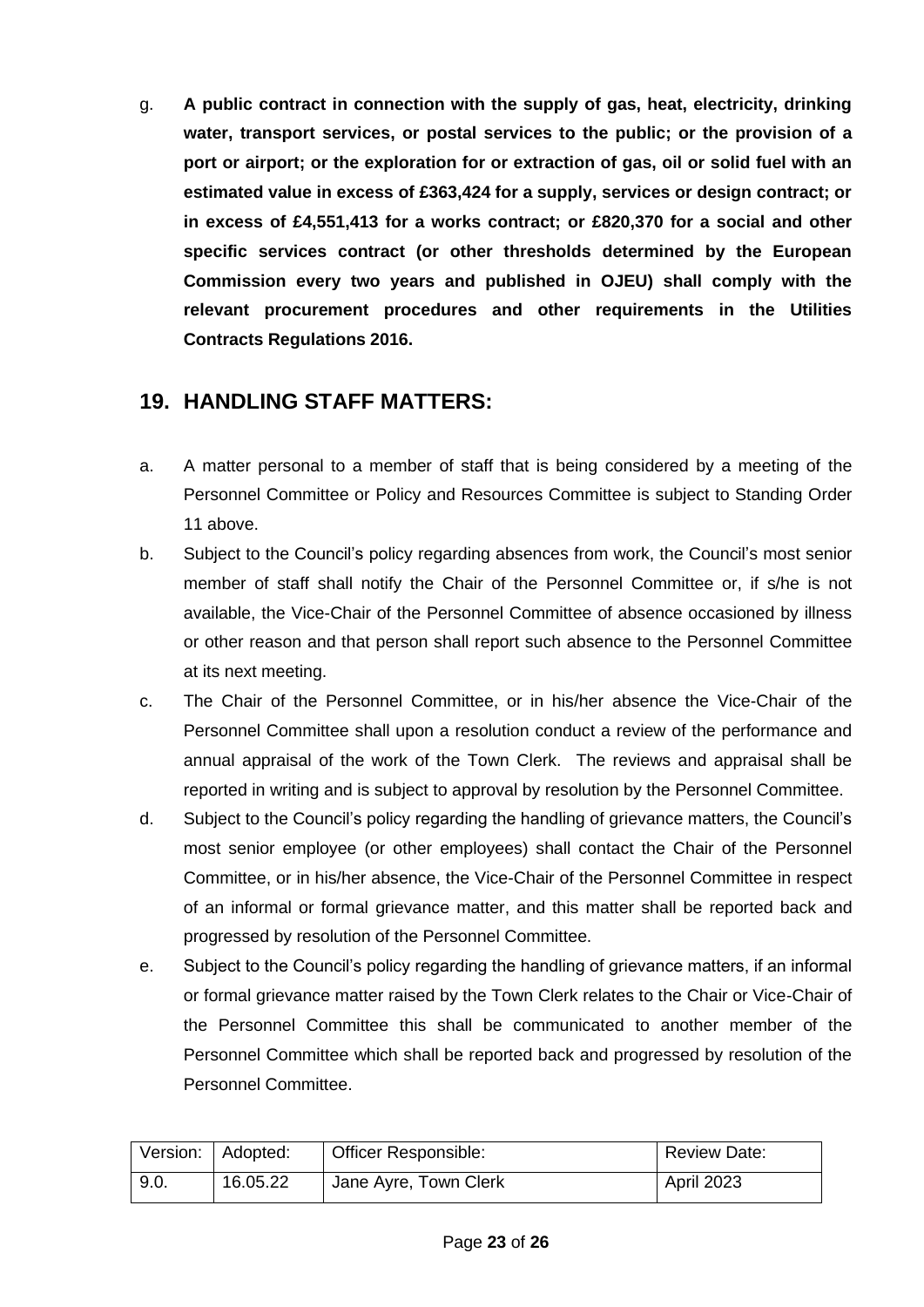- f. Any persons responsible for all or part of the management of staff shall treat the written records of all meetings relating to their performance, capabilities, grievance or disciplinary matters as confidential and secure.
- g. In accordance with Standing Order 11(a), persons with line management responsibilities shall have access to staff records referred to in Standing Order 19(f).

#### **20. RESPONSIBILITIES TO PROVIDE INFORMATION:**

See also Standing Order 21.

- **a. In accordance with freedom of information legislation, the Council shall publish information in accordance with its publication scheme and respond to requests for information held by the Council.**
- **b. The Council, shall publish information in accordance with the requirements of the Local Government (Transparency Requirements) (England) Regulations 2016.**

#### **21. RESPONSIBILITIES UNDER DATA PROTECTION LEGISLATION:**

See also Standing Order 11.

- a. **The Council shall appoint a Data Protection Officer.**
- b. **The Council shall have policies and procedures in place to respond to an individual exercising statutory rights concerning his personal data.**
- c. **The Council shall have a written policy in place for responding to and managing a personal data breach.**
- d. **The Council shall keep a record of all personal data breaches comprising the facts relating to the personal data breach, its effects and the remedial action taken.**
- e. **The Council shall ensure that information communicated in its privacy notice(s) is in an easily accessible and available form and kept up to date.**
- f. **The Council shall maintain a written record of its processing activites.**

|      | Version:   Adopted: | <b>Officer Responsible:</b> | <b>Review Date:</b> |
|------|---------------------|-----------------------------|---------------------|
| 9.0. | 16.05.22            | Jane Ayre, Town Clerk       | April 2023          |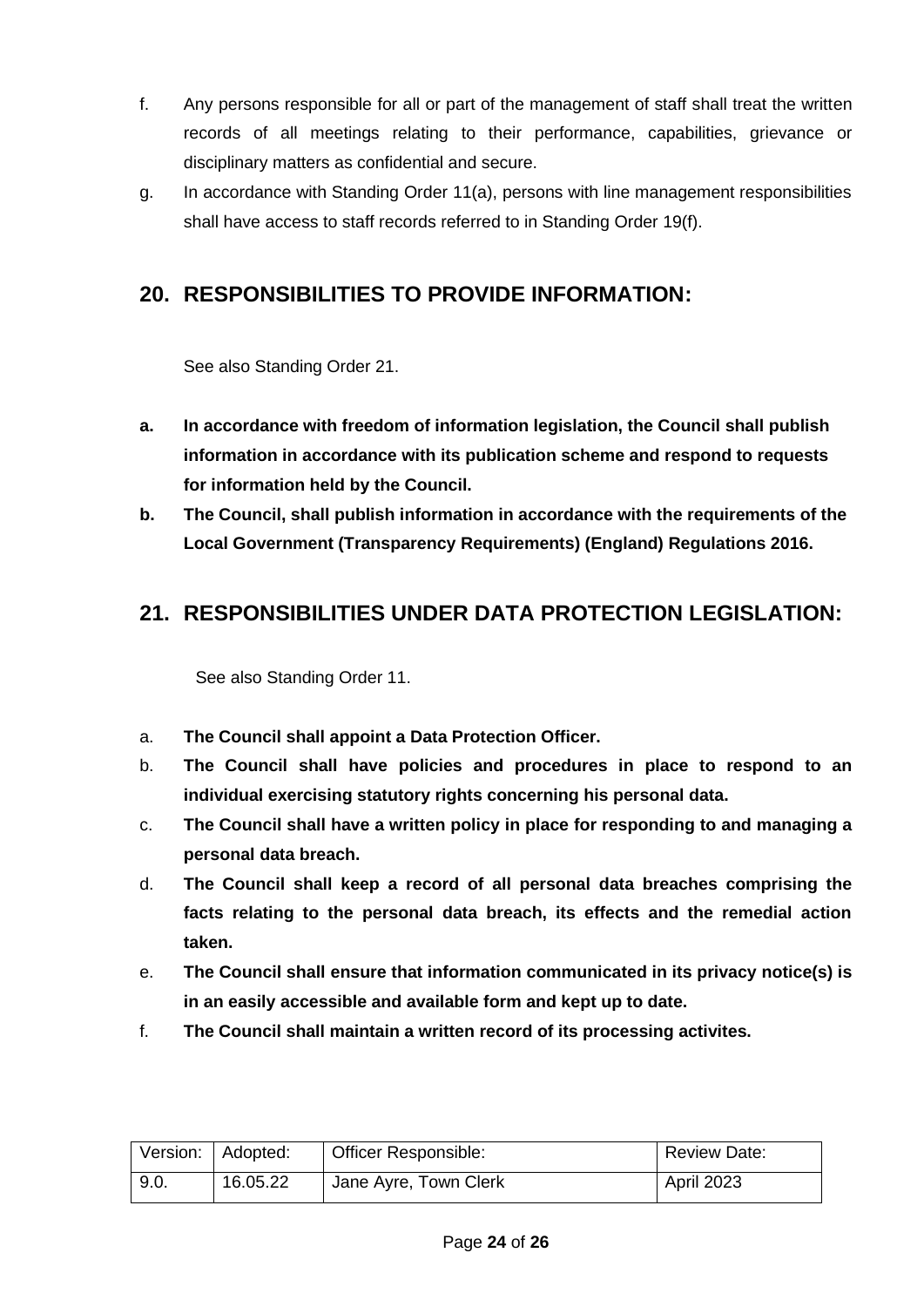#### **22. RELATIONS WITH THE PRESS/MEDIA:**

a. Requests from the press or other media for an oral or written comment or statement from the Council, its Councillors or staff shall be handled in accordance with the Council's policy in respect of dealing with the press and/or other media.

#### *23.* **EXECUTION AND SEALING OF LEGAL DEED:** *(See also Standing*

*Orders 15(b) (xii) and (xvii))*

- a. A legal deed shall not be executed on behalf of the Council unless authorised by a resolution.
- b. **Subject to standing order 23(a) above, the Chair of the Council (or in their absence the Vice Chair of the Council) and one other Councillor may sign, on behalf of the Council, any deed required by law and the Proper Officer shall witness their signatures.**

#### **24. COMMUNICATING WITH UNITARY COUNCILLORS:**

- a. An invitation to attend a meeting of the Council shall be sent, together with the agenda, to the Unitary Councillors representing the area of the Council.
- b. Unless the Council determines otherwise, a copy of each letter sent to the Unitary Council shall be sent to the Unitary Councillors representing the area of the Council.

#### **25. RESTRICTIONS ON COUNCILLOR ACTIVITIES:**

- a. Unless duly authorised, no Councillor shall:
	- i. Inspect any land and/or premises which the Council has a right or duty to inspect; or
	- ii. Issue orders, instructions or directions.

|      | Version:   Adopted: | <b>Officer Responsible:</b> | Review Date: |
|------|---------------------|-----------------------------|--------------|
| 9.0. | 16.05.22            | Jane Ayre, Town Clerk       | April 2023   |